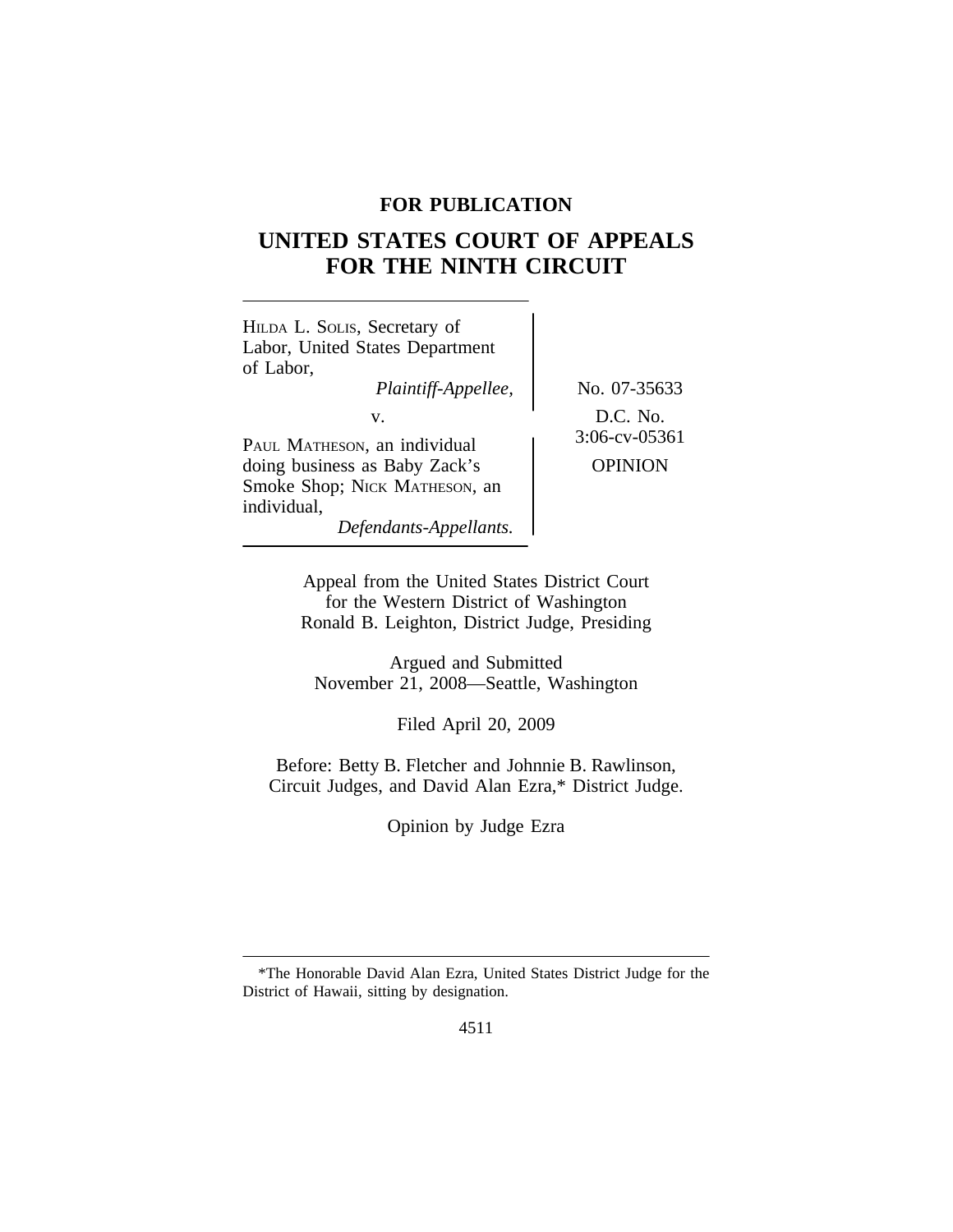# **COUNSEL**

Robert E. Kovacevich, Spokane, Washington, for the appellants.

Jonathan L. Snare, Acting Solicitor of Labor, Steven J. Mandel, Associate Solicitor, Paul L. Frieden, Counsel for Appellate Litigation, Mary J. Rieser, Attorney, Gregory F. Jacob, Attorney (argued), Washington, D.C., for the appellee.

# **OPINION**

EZRA, District Judge:

In this opinion we resolve whether the overtime provisions of the Fair Labor Standards Act ("FLSA") apply to a retail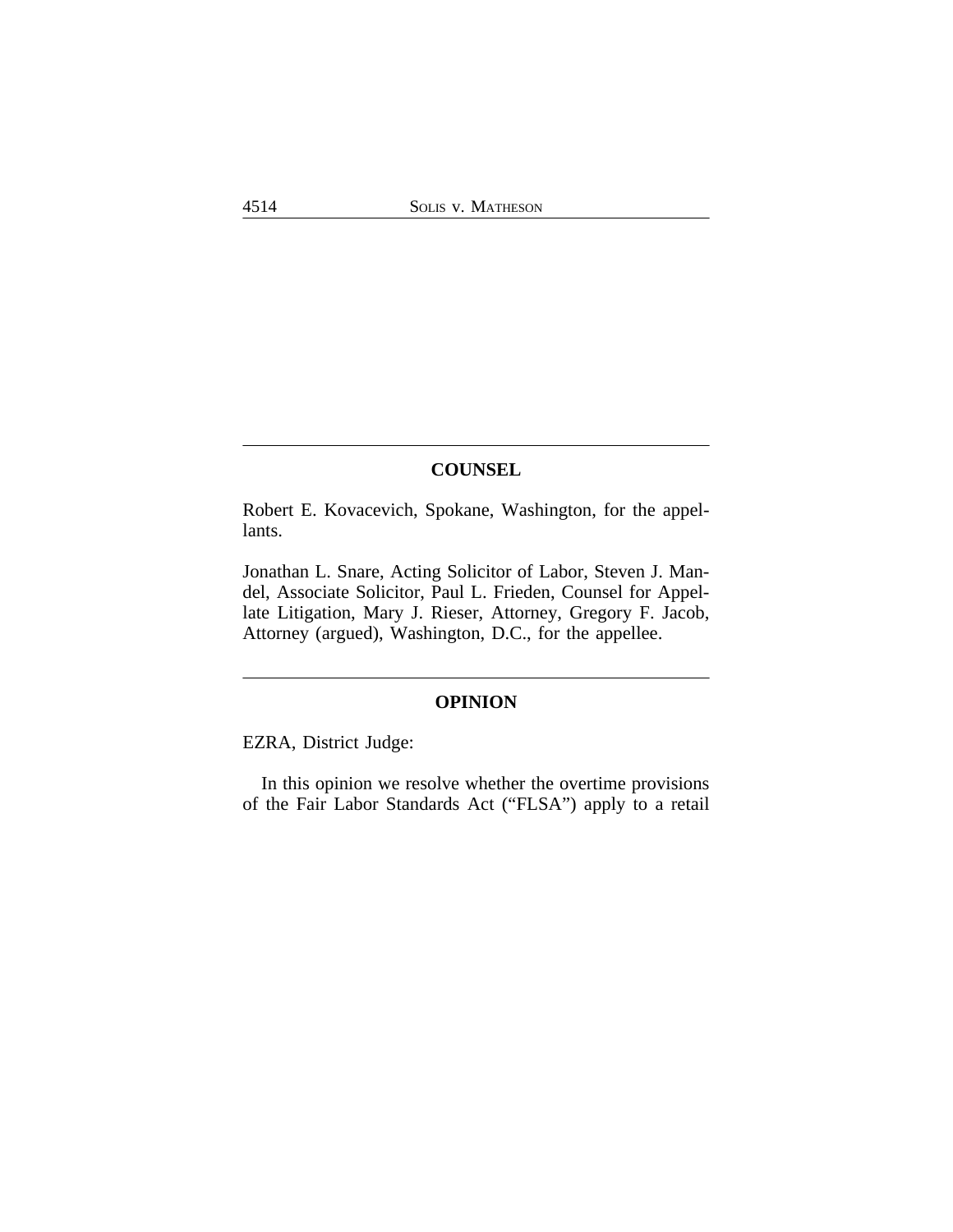| <b>SOLIS V. MATHESON</b> | 4515 |
|--------------------------|------|
|--------------------------|------|

business located on an Indian reservation and owned by Indian tribal members. We also resolve whether Appellee the Secretary of Labor for the United States Department of Labor (the "Secretary") has the authority to enter the Indian reservation to inspect the books of that business. Finally, we resolve whether it was an abuse of discretion for the district court to appoint a receiver for the retail business in the event the overtime payments were not made.

We conclude that the overtime requirements of the FLSA apply to the retail business at issue in this case. Because the FLSA applies to the retail business, we conclude that the Secretary had the authority to enter the Indian reservation to audit the books of the business, as she would regularly do with respect to any private business. We therefore affirm the decision of the district court on these two issues.

We conclude that the district court's decision with respect to the automatic appointment of a receiver over the retail business in the event the overtime payments were not made was premature. We therefore vacate that portion of the judgment.

# I.

# BACKGROUND

The parties stipulated to the underlying facts of this case.

A. Baby Zack's Smoke Shop

Appellant Paul Matheson is a member of the Puyallup Tribe. The Puyallup Tribe is a Pacific Northwest Indian tribe that has a reservation in the State of Washington. Paul Matheson owns and operates a retail store known as Baby Zack's Smoke Shop ("Baby Zack's")**<sup>1</sup>** , located on trust land within

**<sup>1</sup>**Paul Matheson, Nick Matheson and Baby Zack's are referred to herein collectively as "the Mathesons."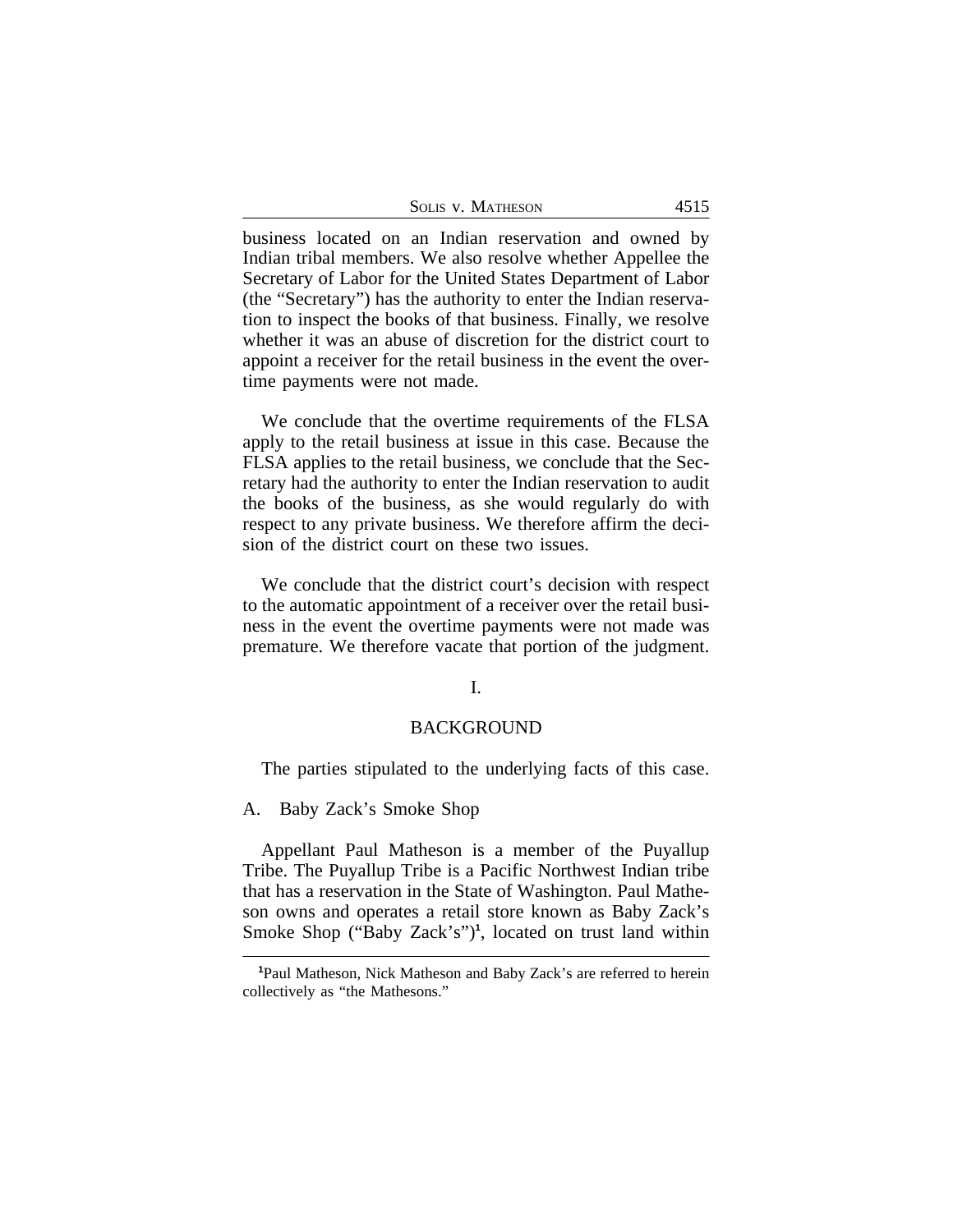| 4516 | SOLIS V. MATHESON |
|------|-------------------|
|      |                   |

the Puyallup Indian Reservation. Appellant Baby Zack's sells tobacco products and sundries to Indians and non-Indians. Some of the goods sold by Baby Zack's have been shipped in from locations outside the State of Washington. Baby Zack's accepts credit card and debit card payments and uses electronic or telephonic means of communication to banks and credit card companies located outside of the State of Washington. Baby Zack's regularly employs both Indian and non-Indian workers.

In 2004 and 2005, Baby Zack's had an annual gross volume of sales of not less than \$500,000. Paul and Nick Matheson are employers within the meaning of the FLSA. If the FLSA applies, the amount of wages due to employees and former employees is \$31,354.87.

#### B. The Medicine Creek Treaty

The Puyallup Tribe entered into a treaty in the 1850s known as the Treaty of Medicine Creek. The Treaty of Medicine Creek provides that the "tribes and bands agree to free all slaves now held by them, and not to purchase or acquire others hereafter." The Treaty of Medicine Creek also provides that certain lands are for "exclusive use" of the Indians, "nor shall any white man be permitted to reside upon the same without permission of the tribe and the superintendent or agent."

## C. Procedural History

The Secretary subpoenaed the books of Baby Zack's and determined that the Mathesons had failed to pay overtime wages to its employees, as required by the FLSA. The Secretary filed suit and a motion for summary judgment. The district court granted the Secretary's motion for summary judgment, finding that the FLSA applied to the Mathesons.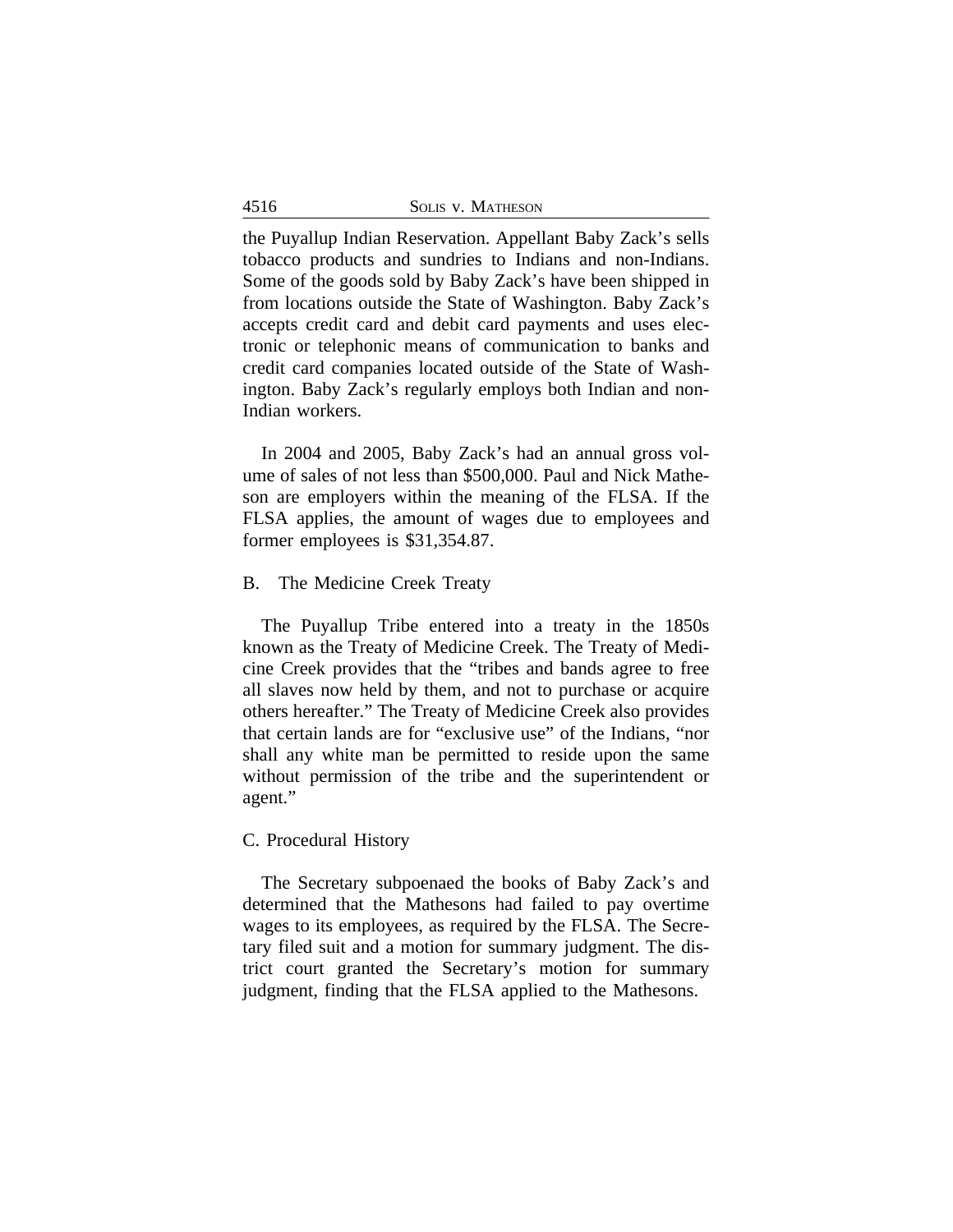| <b>SOLIS V. MATHESON</b> |  |
|--------------------------|--|
|--------------------------|--|

The district court later entered judgment (the "Judgment") concluding that the FLSA applied to the Mathesons, and their failure to pay overtime wages violated the FLSA. The Judgment provided that the Mathesons were enjoined from violating the FLSA, they must pay \$31,339.27**<sup>2</sup>** in overtime wages, and if they failed to do so, the court would appoint a receiver from a list of potential receivers provided by the Secretary or one of its own choosing, and the Mathesons would be required to pay the costs of the receiver. In addition, the Judgment stated that the receiver would have full authority to collect assets and report findings, redeem or liquidate assets, turn over proceeds, and prevent waste or fraud.

The Mathesons appealed both the decision regarding the applicability of the FLSA and the automatic appointment of a receiver upon the failure to pay, which was set forth for the first time in the Secretary's proposed judgment.

# II.

### STANDARDS OF REVIEW

We review a district court's grant of summary judgment de novo. *Golden Gate Rest. Ass'n v. City & County of San Francisco*, 512 F.3d 1112, 1116 (9th Cir. 2008) (citing *Aguilera v. Baca*, 510 F.3d 1161, 1165-67 (9th Cir. 2007)).

We review the district court's appointment of a receiver upon failure to pay for abuse of discretion. *See View Crest Garden Apartments, Inc. v. United States*, 281 F.2d 844, 849 (9th Cir. 1960) (holding that "the [district] Court acted well within the discretionary powers a court of equity exercises in appointing a receiver"); *see also SEC v. Hardy*, 803 F.2d 1034, 1037 (9th Cir. 1986) (reviewing for abuse of discretion

<sup>&</sup>lt;sup>2</sup>There is no explanation for the discrepancy between this amount and the stipulated amount of \$31,354.87 owed.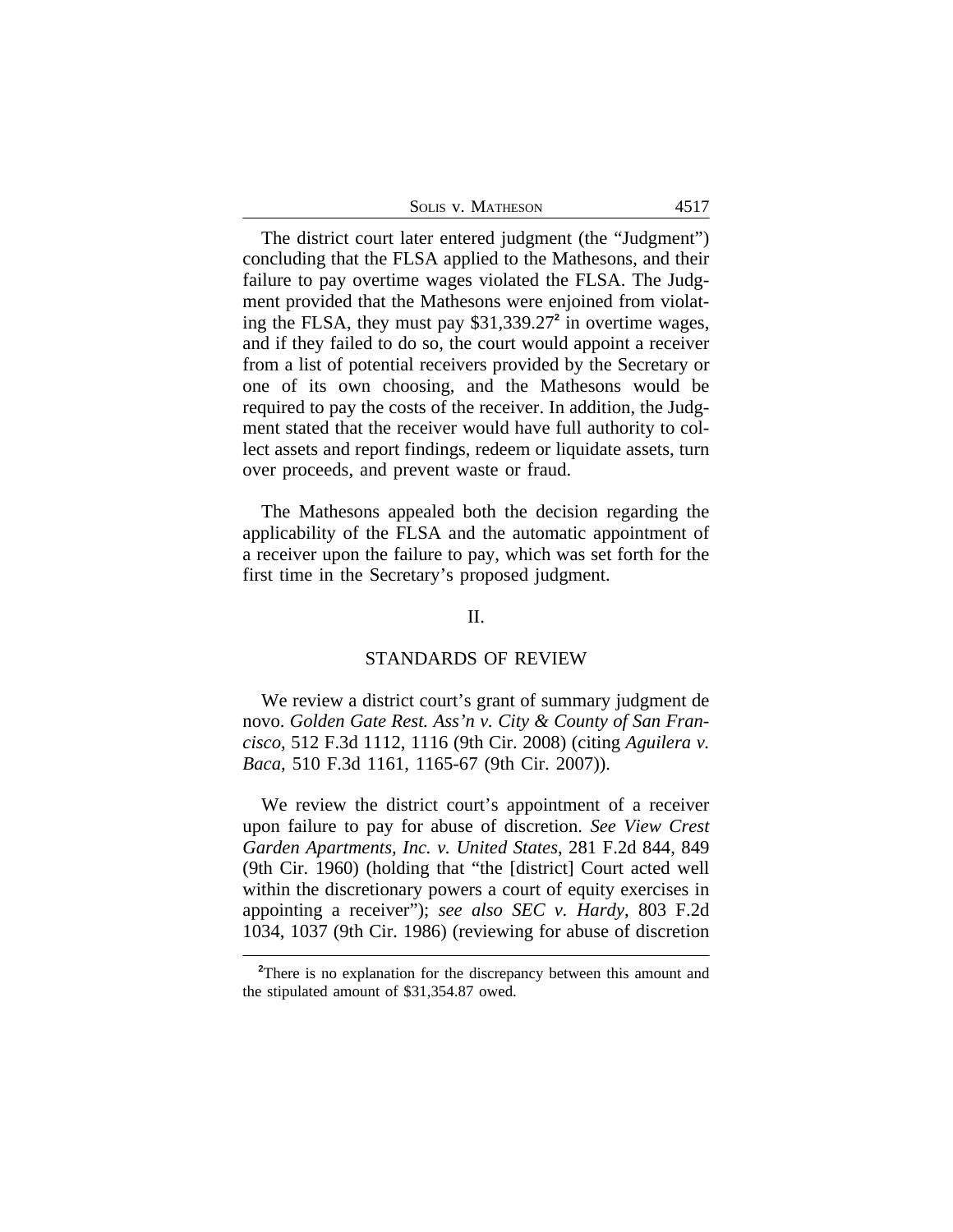the district court's decision involving supervision of receivership).

# III.

#### DISCUSSION

#### A. The Application of the FLSA to the Mathesons

**[1]** The Mathesons argue that the FLSA does not apply in this instance because they qualify for either or both the intramural affairs exception set forth in *Donovan v. Coeur d'Alene Tribal Farm*, 751 F.2d 1113, 1115-16 (9th Cir. 1985), or the treaty rights exception. We disagree.

The central aim of the FLSA is to achieve certain minimum labor standards, such as overtime requirements, with respect to industries engaged in commerce. 29 U.S.C. § 202. "The FLSA is a statute of general applicability," *Snyder v. Navajo Nation*, 382 F.3d 892, 894 (9th Cir. 2004) (citation omitted), that is to be construed liberally. *Klem v. County of Santa Clara*, 208 F.3d 1085, 1089 (9th Cir. 2000). Congress did not expressly make the FLSA applicable to Indian tribes. *Reich v. Great Lakes Indian Fish & Wildlife Comm'n*, 4 F.3d 490, 493 (7th Cir. 1993). The issue in this case is whether, as a statute of general applicability, the FLSA applies to the Mathesons' business, which is owned and run by tribal members and located on the tribe's reservation.

Indian tribes have a special status as sovereigns with limited powers. Indian tribes are dependent on, and subordinate to the federal government, yet retain powers of selfgovernment. *See Washington v. Confederated Tribes of the Colville Indian Reservation*, 447 U.S. 134, 154 (1980); *Mac-Arthur v. San Juan County*, 497 F.3d 1057, 1067 (10th Cir. 2007), *cert. denied,* 128 S.Ct. 1229 (2008). However, those powers may be limited, modified, or eliminated by Congress. *Santa Clara Pueblo v. Martinez*, 436 U.S. 49, 56 (1978).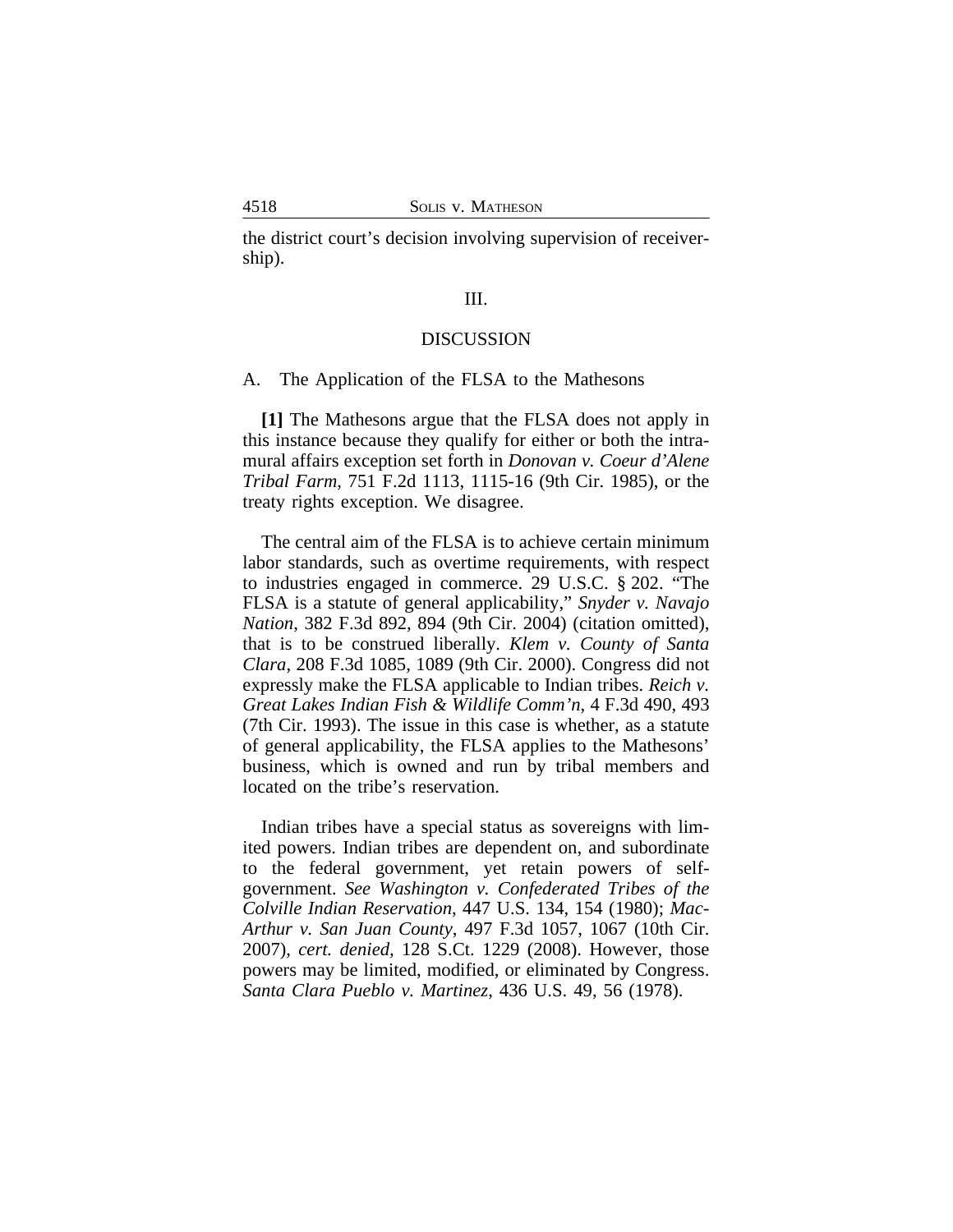| <b>SOLIS V. MATHESON</b> |  | 4519 |
|--------------------------|--|------|
|--------------------------|--|------|

The tribes' retained sovereignty reaches only that power needed to control internal relations, preserve their own unique customs and social order, and prescribe and enforce rules of conduct for their own members. Toward this end, the Supreme Court has recognized that a tribe may regulate any internal conduct which threatens the political integrity, the economic security, or the health or welfare of the tribe.

*Reich v. Mashantucket Sand & Gravel*, 95 F.3d 174, 178-79 (2nd Cir. 1996) (citations, quotation marks, brackets, and ellipses omitted).

**[2]** Indians and their tribes are equally subject to statutes of general applicability, just as any other United States citizen. *Coeur d'Alene*, 751 F.2d at 1115; *Fed. Power Comm'n v. Tuscarora Indian Nation,* 362 U.S. 99, 116 (1960). However, a statute of general applicability that is silent on the issue of applicability to Indian tribes, like the FLSA, does not apply to Indian tribes if:

(1) the law touches exclusive rights of selfgovernance in purely intramural matters; (2) the application of the law to the tribe would abrogate rights guaranteed by Indian treaties; or (3) there is proof by legislative history or some other means that Congress intended the law not to apply to Indians on their reservations. In any of these three situations, Congress must expressly apply a statute to Indians before we will hold that it reaches them.

*Coeur d'Alene*, 751 F.2d at 1116 (citations, quotation marks, brackets, and ellipses omitted). The Mathesons assert that the first exception known as the intramural affairs exception, or the second exception known as the treaty rights exception, applies in this case.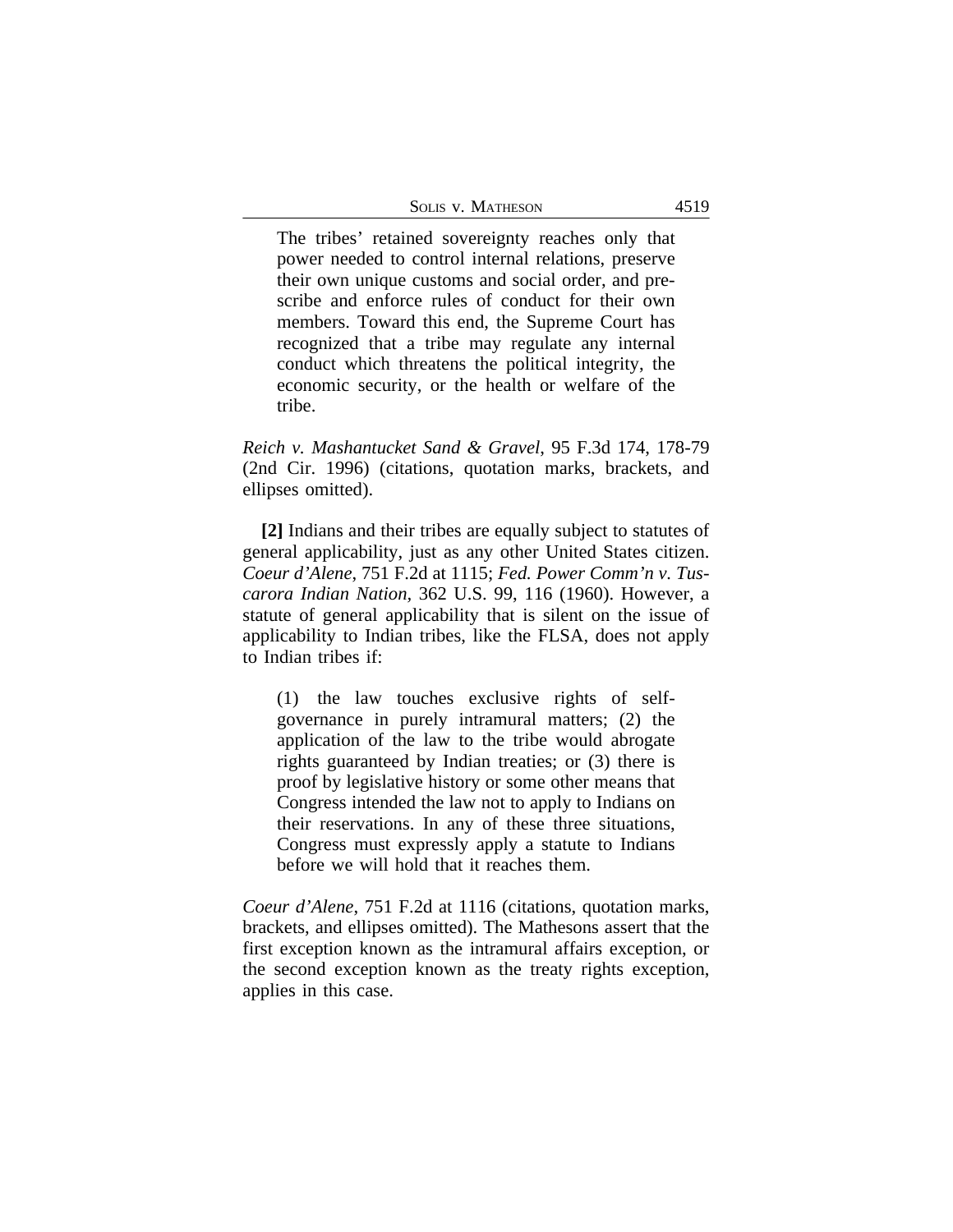### 1. Self-Government and Intramural Affairs Exception

"[T]he tribal self-government exception is designed to except purely intramural matters such as conditions of tribal membership, inheritance rules, and domestic relations from the general rule that otherwise applicable federal statutes apply to Indian tribes." *Coeur d'Alene*, 751 F.2d at 1116 (citation omitted). Although these are not the only matters which could be covered by this exception, exemptions have been allowed "only in those rare circumstances where the immediate ramifications of the conduct are felt primarily within the reservation by members of the tribe and where selfgovernment is clearly implicated." *Snyder*, 382 F.3d at 895.

**[3]** The only case in this Circuit regarding the applicability of the FLSA to Indian tribes is the *Snyder* case. In *Snyder,* this court addressed whether tribal law enforcement officers who enforced the law on an Indian reservation were entitled to overtime payments pursuant to the FLSA. *Id.* at 894. This court held that law enforcement was "an appropriate activity to exempt as intramural" because it was "a traditional governmental function", and the FLSA contained an express exemption for state and local law-enforcement officers in 29 U.S.C. §§ 207(k), 207(o). *Id.* at 895. This court also found that although the officers traveled outside of the reservation to provide information or to testify in a court, they did

so because of a crime that occurred on the reservation or directly affected the interests of the tribal community. Thus, such services performed offreservation nevertheless relate primarily to tribal self-government and remain part of exempt intramural activities. Such travel does not relate to any nongovernment purpose. Nor does it provide primary benefits to persons with no interest or stake in tribal government. Indeed, none of the officers' official travel is aimed at benefiting any private organization or nonmember. Employed by an arm of the tribal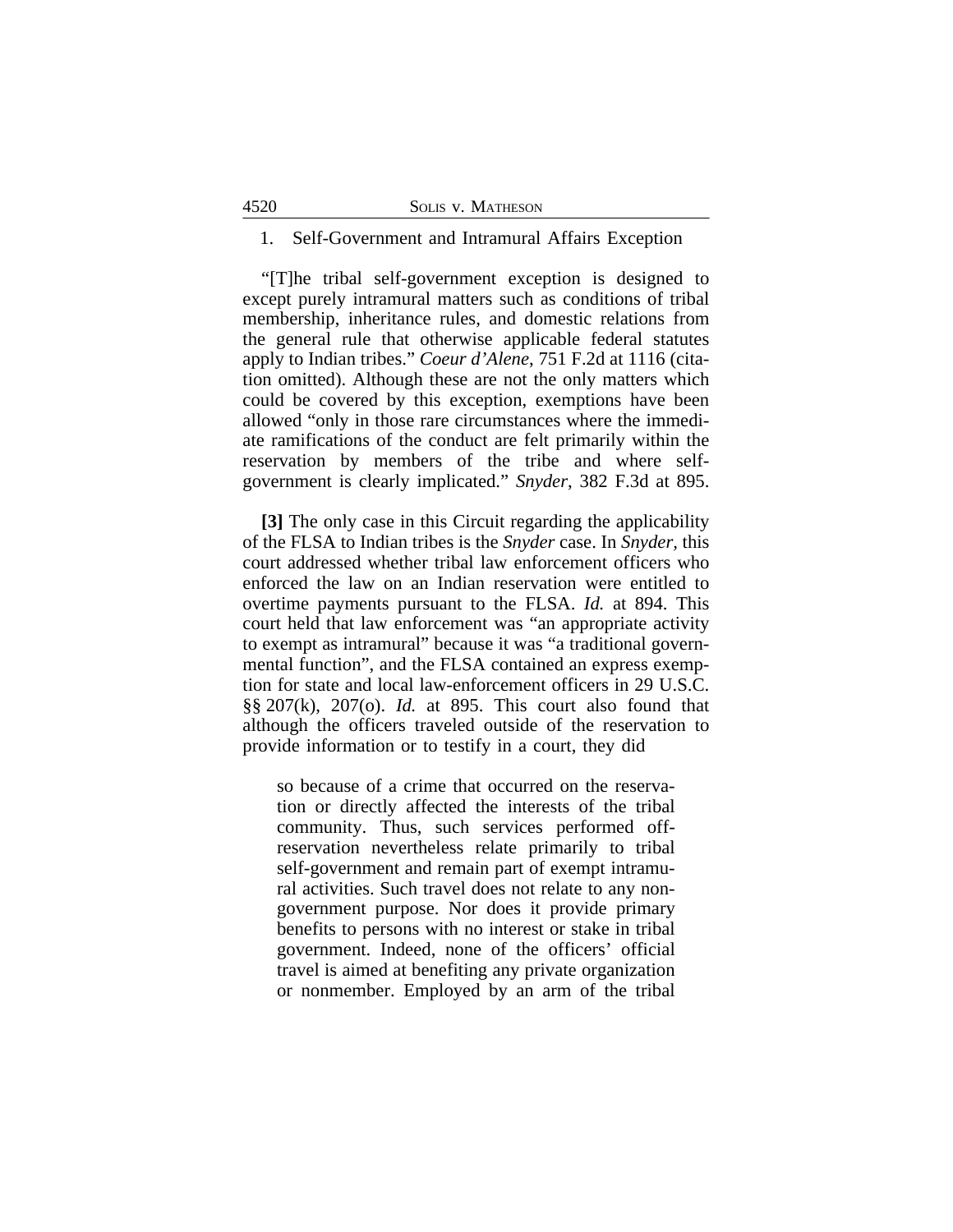government, officers serve the tribe's governmental need for law enforcement to promote the welfare of the tribe and its members.

*Id.* at 896 (citation omitted); *see also Great Lakes*, 4 F.3d at 495 (holding that law enforcement officers were exempt from overtime requirements of FLSA because they performed governmental functions).

While there is no case directly on point in this Circuit, there are cases both from this Circuit and others deciding the applicability of other federal employment statutes to Indian tribes. In *Coeur d'Alene*, this court recognized that the Occupational Safety and Health Act ("OSHA") is a statute of general applicability, and that it applied to a farm wholly owned and operated by the Coeur d'Alene Indian Tribe, located entirely within the Indian reservation*. Coeur d'Alene*, 751 F.2d at 1114. This court recognized that the Tribe had "the inherent sovereign right to regulate the health and safety of workers in tribal enterprises. But neither [wa]s there any doubt that Congress has the power to modify or extinguish that right. Unlike the states, Indian tribes possess only a limited sovereignty that is subject to complete defeasance." *Id.* at 1115 (citations omitted). This court, therefore, found that none of the exceptions applied because the farm was a commercial enterprise that produced grain and lentils exclusively for sale on the open market in interstate commerce, and because the farm employed non-Indian workers. *Id.* at 1114, 1116. Thus, the farm's activities were neither profoundly intramural, nor essential to self-government. *Id.*

The tribe in *Coeur d'Alene* had argued that under their rights to self-government and to exclude non-Indians, they could exclude OSHA inspectors as part of their " 'fundamental aspect' of tribal sovereignty that cannot be infringed without a clear expression of congressional intent." *Id.* at 1116-17. This court stated that it had "never employed this fundamental aspect of sovereignty formulation of the tribal self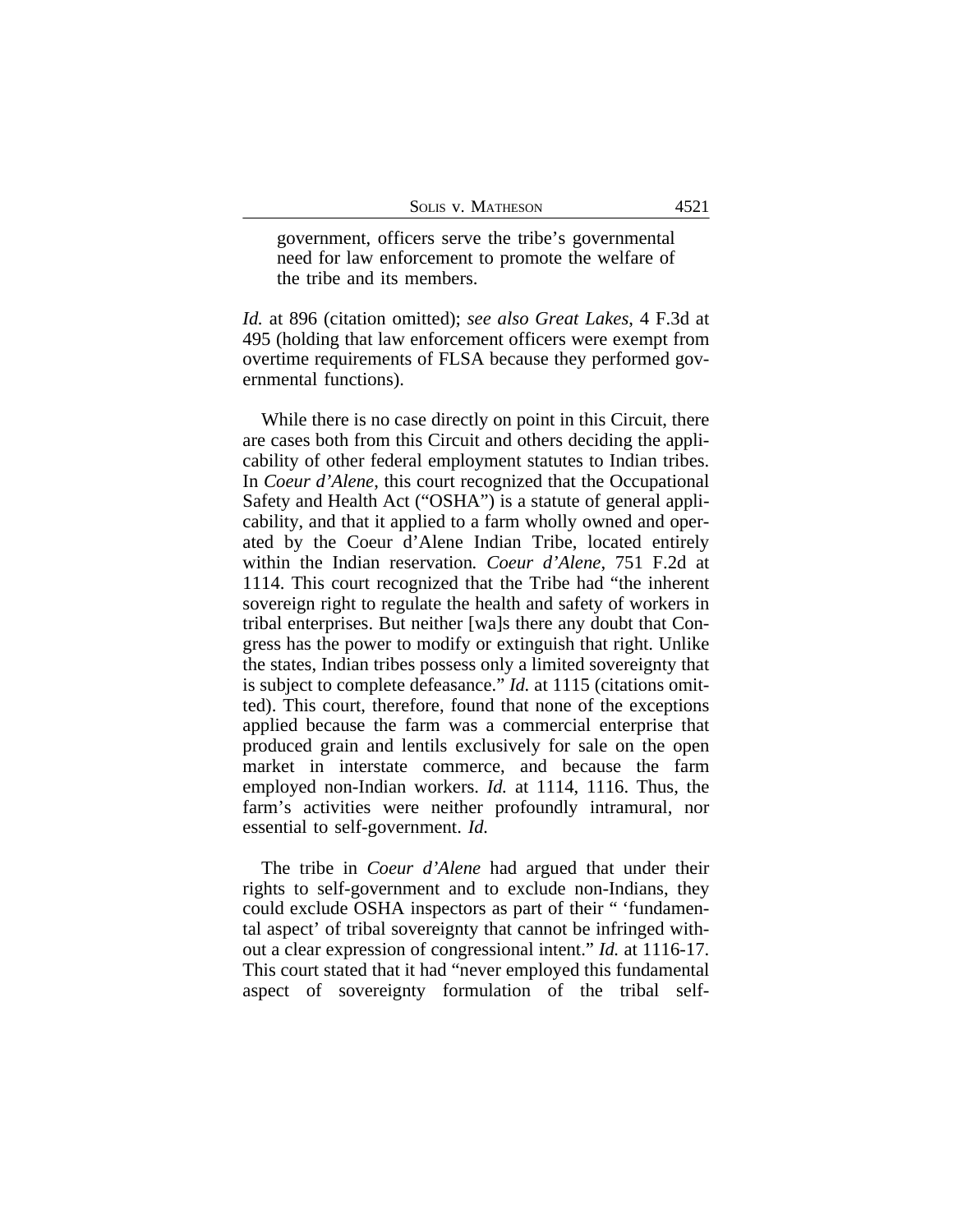government exception to the general rule that federal statutes ordinarily apply to Indians," and declined to do so for the Coeur d'Alene tribe. *Id.* (internal quotation omitted).

In *EEOC v. Karuk Tribe Housing Authority*, 260 F.3d 1071, 1079-80 (9th Cir. 2001), this court found that the Age Discrimination in Employment Act ("ADEA") did not apply to an employment relationship between the Karuk Tribe Housing Authority, a tribal governmental employer, and a tribe member, because it touched "on 'purely internal matters' related to the tribe's self-governance." **3** The dispute did "not concern non-Karuks or non-Indians as employers, employees, customers, or anything else." *Id.* at 1081. This court noted that "[t]he Housing Authority . . . functions as an arm of the tribal government and in a governmental role. It is not simply a business entity that happens to be run by a tribe or its mem-

[s]ubjecting such an employment relationship between the tribal member and his tribe to federal control and supervision dilutes the sovereignty of the tribe. The consideration of a tribe member's age by a tribal employer should be allowed to be restricted (or not restricted) by the tribe in accordance with its culture and traditions. Likewise, disputes regarding this issue should be allowed to be resolved internally within the tribe. Federal regulation of the tribal employer's consideration of age in determining whether to hire the member of the tribe to work at the business located on the reservation interferes with an intramural matter that has traditionally been left to the tribe's self-government.

*Id.* at 249. Due to the intramural nature of the matter, the Eighth Circuit held that as a statute of general applicability, the ADEA did not apply "absent a clear and plain congressional intent." *Id.* The Eighth Circuit found that there was no clear and plain intention of Congress to apply the ADEA to Indian tribes. *Id.* at 250.

**<sup>3</sup>** In *EEOC v. Fond du Lac Heavy Equipment and Construction Co., Inc.*, 986 F.2d 246 (8th Cir. 1993), the Eighth Circuit took a different approach to find that the ADEA did not apply to the narrow facts of the case. First, the Eighth Circuit found that the dispute regarding whether an employer could consider an applicant's age was between an Indian applicant and an Indian tribal employer which was located on the reservation. The Eighth Circuit held that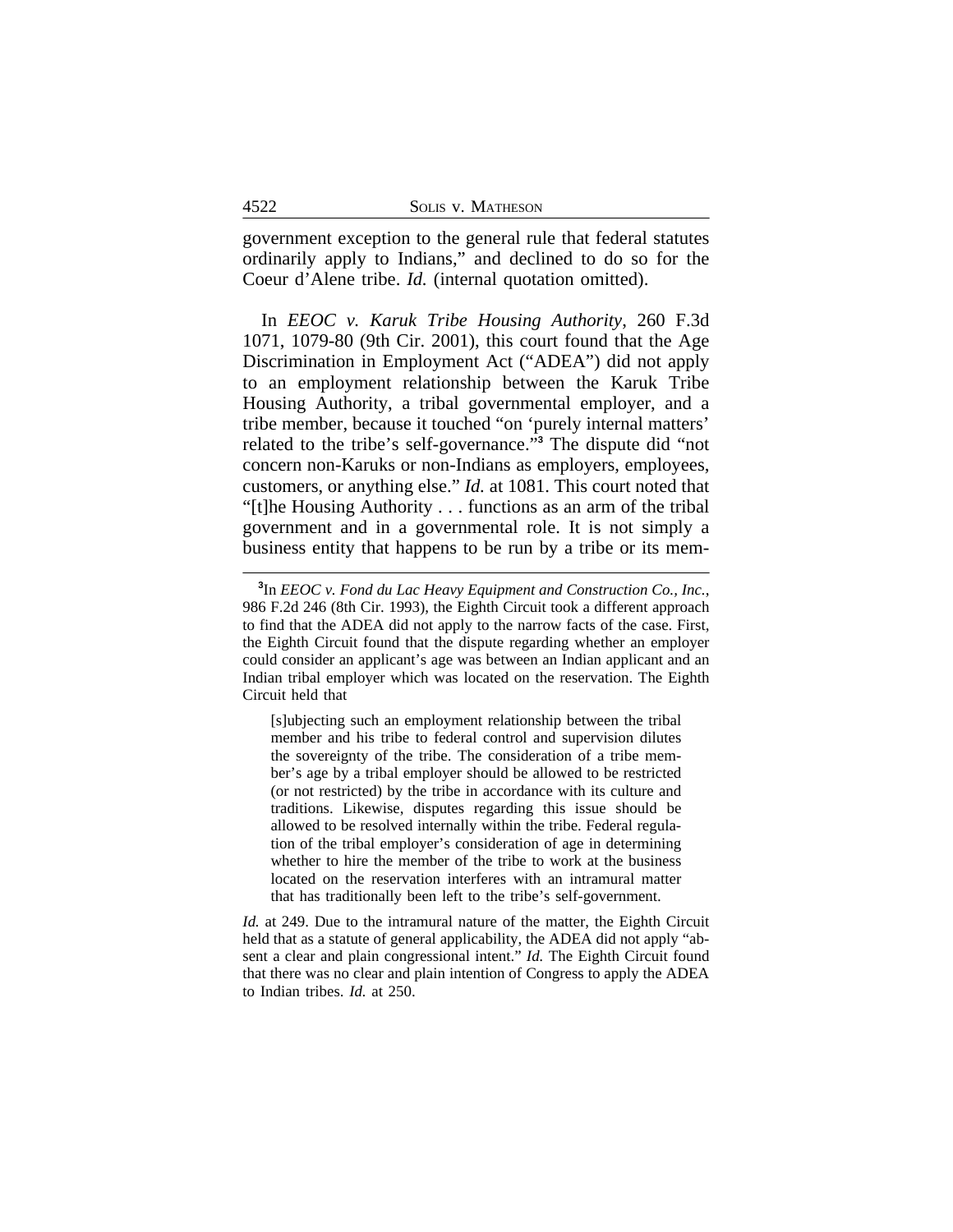SOLIS V. MATHESON 4523

bers, but, rather, occupies a role quintessentially related to self-governance." *Id.* at 1080.

Unlike the housing authority in the *Karuk Tribe* case, *NLRB v. Chapa De Indian Health Program, Inc.*, 316 F.3d 995, 1000 (9th Cir. 2003), involved a financially independent, nonprofit organization of the Rumsey Tribe that contracted to provide health services to members of the tribe as well as others, and operated outside of the reservation. The organization argued that the National Labor Relations Act ("NLRA") did not apply to its activities because providing health care services to tribal members was purely intramural. *Id.* at 998-99. This court found that the activities were not exempt from provisions of the NLRA because the organization itself was not a tribe and even if the Rumsey Tribe terminated its funding of the organization, the organization would have other resources available to operate. *Id.* at 1000. In addition, the health care facilities were not located on Indian land, and nearly half of the patients and the nonprofessional employees involved in the controversy were non-Indian. *Id.* This court stated that the non-Indian patients and non-Indian employees cut against the organization's "claim that its activities touch rights of self-governance on a purely intramural matter." *Id.* Finally, none of the organization's board members were members of the tribe and the organization did not argue that its labor relations were intramural activities related to selfgovernance. In light of these circumstances, this court held that "applying the NLRA does not clearly appear to touch on purely intramural matters that affect the right to selfgovernance." *Id.*

Other cases have similarly affirmed the application of OSHA, the Employee Retirement Income Security Act ("ERISA"), and the Americans with Disabilities Act ("ADA") to tribal businesses. *See U.S. Dep't of Labor v. Occupational Safety & Health Review Comm'n*, 935 F.2d 182, 183-84 (9th Cir. 1981) (finding tribal lumber mill employer subject to OSHA because it "employ[ed] a significant number of non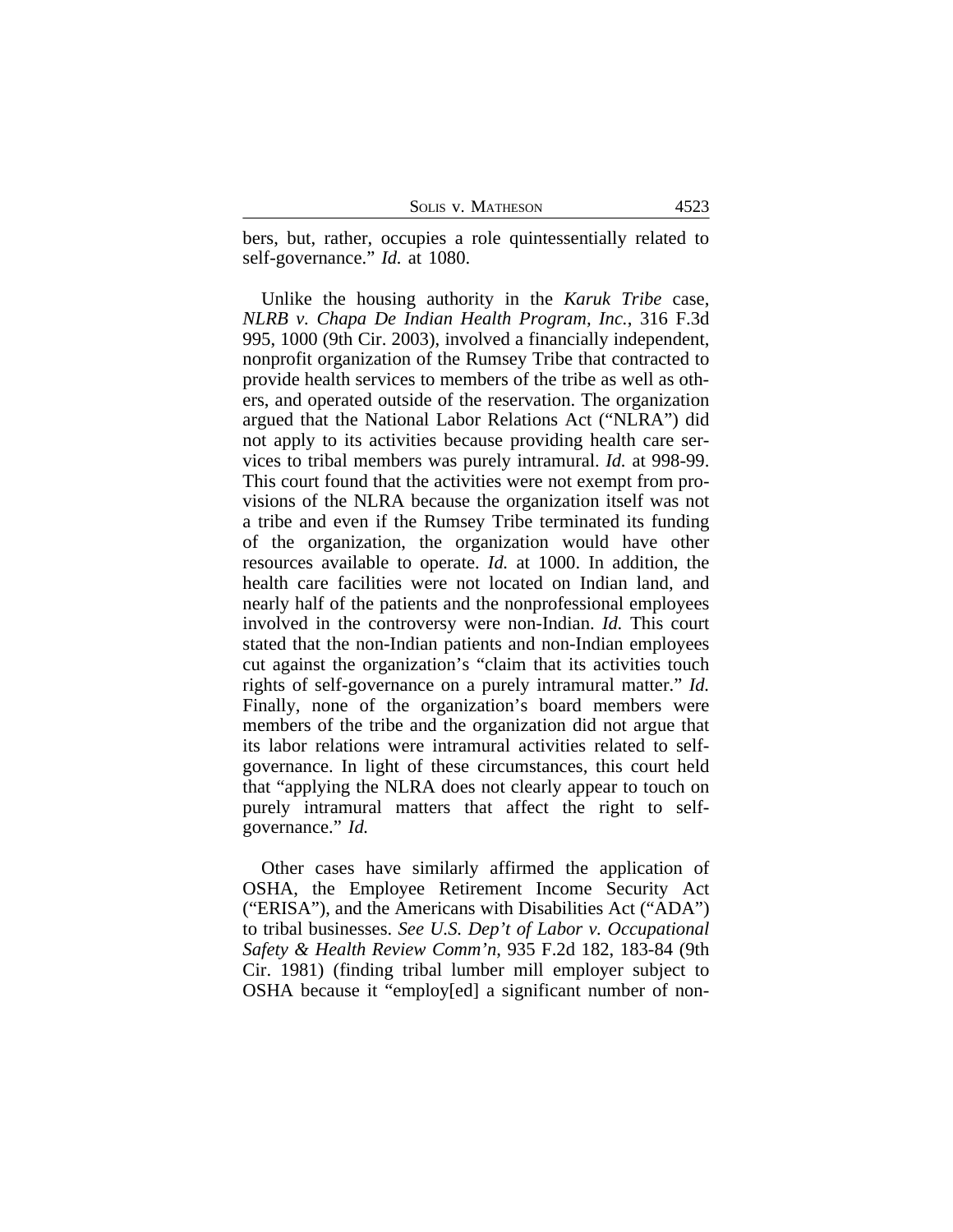4524 SOLIS v. MATHESON

Native Americans and [sold] virtually all of its finished product to non-Native Americans through channels of interstate commerce"); *Mashantucket Sand & Gravel*, 95 F.3d at 181 (finding that OSHA applied to tribe-owned construction business); *Lumber Indus. Pension Fund v. Warm Springs Forest Prods. Indus.*, 939 F.2d 683, 684-85 (9th Cir. 1991) (holding that ERISA, as a statute of general applicability, applied to a tribally owned and operated sawmill because "[t]he selfgovernment exception applies only where the tribe's decisionmaking power is usurped[, and] [p]ermitting the Fund to sue the mill under ERISA . . . will not usurp the tribe's decisionmaking power"); *Smart v. State Farm Ins. Co.*, 868 F.2d 929, 935-36 (7th Cir. 1989) (applying ERISA to health care facility owned and operated by tribe and located on tribal land); *Fla. Paraplegic Ass'n, Inc. v. Miccosukee Tribe of Indians of Fla.*, 166 F.3d 1126, 1129 (11th Cir. 1999) (holding that ADA's public accommodation requirements could apply to restaurant and gaming business run by an Indian tribe because the business did "not relate to the governmental functions of the Tribe, nor d[id] it operate exclusively within the domain of the Tribe and its members").

The Mathesons rely on *United States v. Lara*, 541 U.S. 193 (2004), asserting that it stands for the proposition that as sovereign entities with power over their members, tribes possess inherent power to control events that occur on their land. The Mathesons also assert that *Lara* stands for the proposition that Congress could not enact laws modifying tribal inherent power.

The Mathesons' reliance is misplaced. The *Lara* case dealt with the inherent tribal authority to prosecute tribe members. *See id.* at 204-05. The Supreme Court in *Lara* held that Congress possessed the power to lift restrictions on tribes' criminal jurisdiction over nonmember Indians. *Id.* at 200. The *Lara* case did not hold that tribes possess inherent power to control events that occur on their land or that Congress could not enact laws modifying that power. Indeed, as noted above, the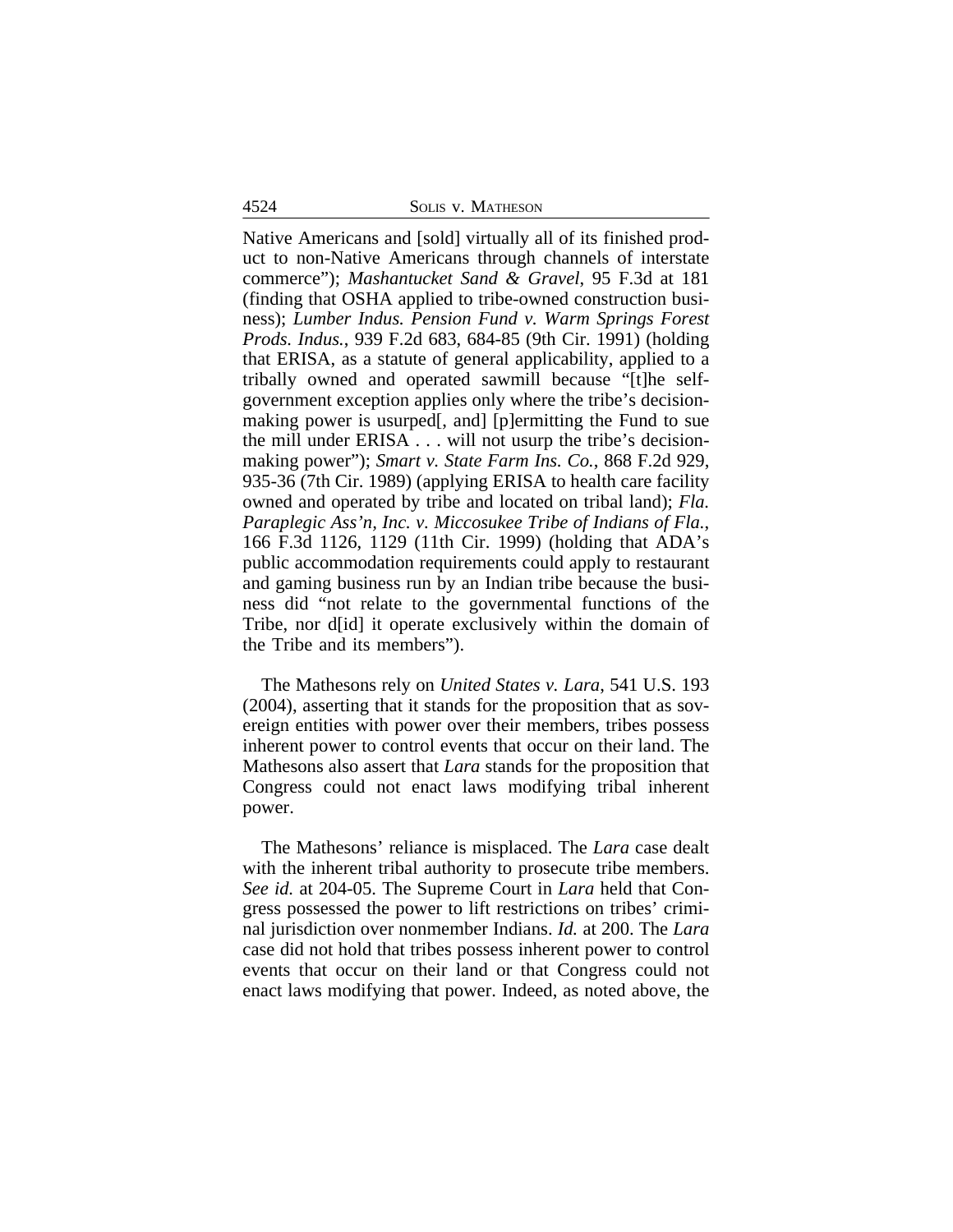| SOLIS V. MATHESON | 4525 |
|-------------------|------|
|-------------------|------|

Supreme Court has held that "Congress has plenary authority to limit, modify or eliminate the powers of local selfgovernment which the tribes otherwise possess." *Santa Clara Pueblo*, 436 U.S. at 56 (citation omitted). The Mathesons fail to provide an appropriate analogy between the *Lara* case and the instant case, and we find none.

The Mathesons also assert that the *Lara* case aligns with the earlier case from the Tenth Circuit, *NLRB v. Pueblo of San Juan*, 276 F.3d 1186 (10th Cir. 2002). The Tenth Circuit in *Pueblo of San Juan* determined whether "in light of the Constitution's Supremacy Clause and Congress's plenary power over Indian affairs, the NLRA prevents [through preemption] the Pueblo from enacting a 'right-to-work' law or entering into a lease with provisions making prohibitions similar to those in right-to-work laws." *Id.* at 1190.

The Mathesons' reliance on this case is also misplaced because the general applicability of the NLRA was not at issue. *Id.* at 1191. Additionally, the Pueblo had exercised its sovereign authority by enacting a labor regulation. *Id.* at 1199. The Pueblo was not acting in a proprietary capacity, such as an employer or landlord. *Id.* at 1191. The Tenth Circuit found that "as an Indian tribe, [the Pueblo] retain[ed] the sovereign power to enact its right-to-work ordinance, and to enter into the lease agreement with right-to-work provisions, because Congress has not made a clear retrenchment of such tribal power as is required to do so validly." *Id.* 

**[4]** Here, although the Supreme Court has found that Indian tribes have "a strong interest as a sovereign in regulating economic activity involving its own members within its own territory and . . . may enact laws governing such activity[,]" *see Pueblo of San Juan*, 276 F.3d at 1200 (citing *Merrion v. Jicarilla Apache Tribe*, 455 U.S. 130, 137 (1982)), the Mathesons do not argue that the Puyallup Tribe enacted a different wage and hour law that applied in place of the FLSA, nor do they assert that the FLSA does not preempt any such law. *See*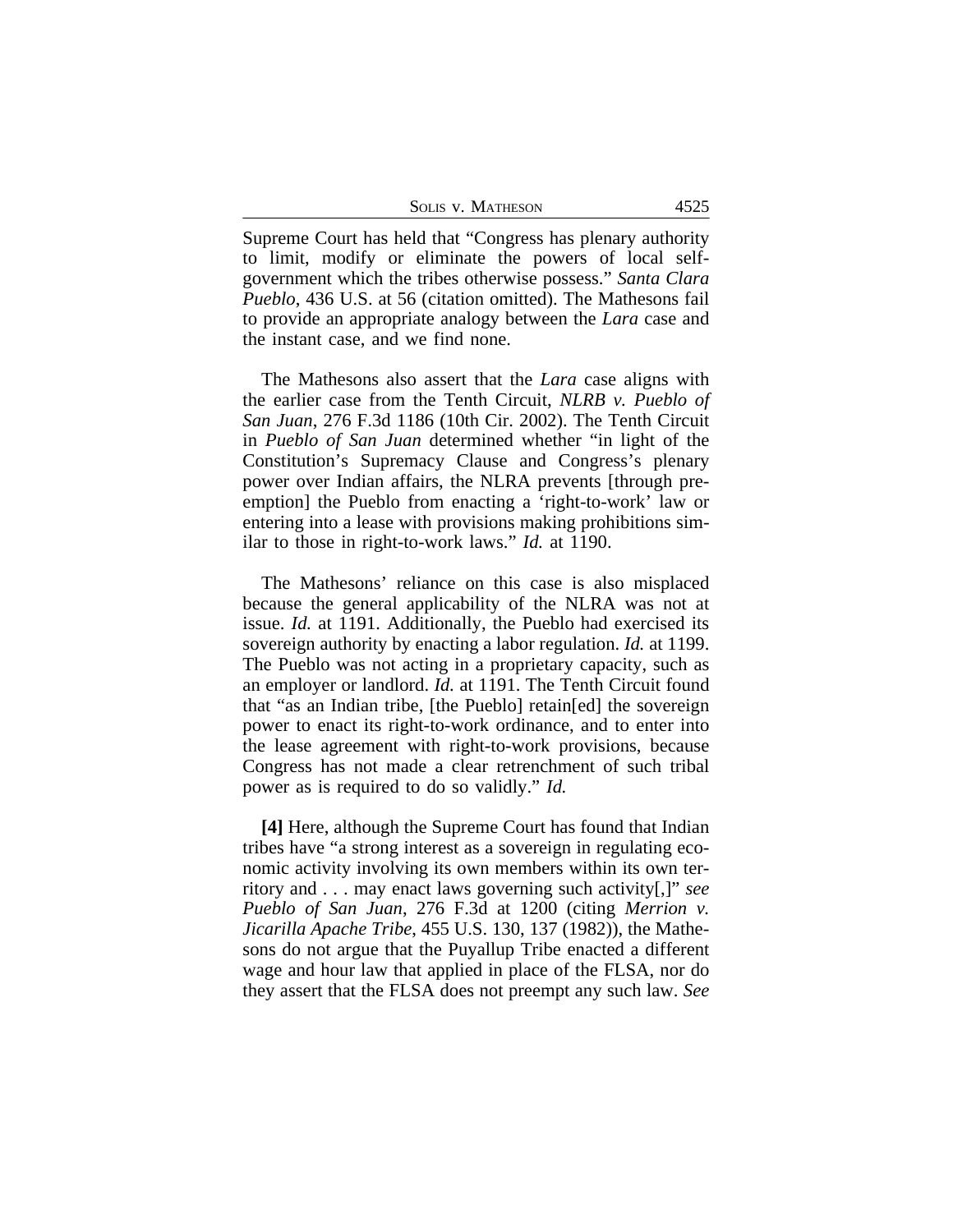| SOLIS V. MATHESON |
|-------------------|
|                   |

*Great Lakes*, 4 F.3d at 493 (stating that if "the Chippewa had a treaty right to employ law enforcement officers on any terms, the Fair Labor Standards Act would be presumed not to abrogate the right by forcing the Great Lakes Indian Fish and Wildlife Commission to pay time and a half for overtime"). Thus, there is no evidence in the record that the Puyallup Tribe has acted on its right of self-governance in the field of wage and hours laws and specifically with respect to overtime.

**[5]** Because the Puyallup Tribe has not enacted wage and hour laws, the holdings of the cases discussed above lead this court to conclude that the overtime provisions of the FLSA apply to the Mathesons and the intramural affairs exception does not. Baby Zack's is a purely commercial enterprise engaged in interstate commerce selling out-of-state goods to non-Indians and employing non-Indians. *See Mashantucket Sand & Gravel*, 95 F.3d at 181 ("[E]mployment of non-Indians weighs heavily against its claim that its activities affect rights of self-governance in purely intramural matters. In general, tribal relations with non-Indians fall outside the normal ambit of tribal self-government. . . . When a tribal operation affects open markets, it is unlikely that the operation is purely intramural."). Unlike many of the businesses in the cases discussed above, Baby Zack's is not a tribal business, although it is owned by tribe members. Therefore, the district court's finding that the intramural exception does not apply because there is nothing profoundly intramural or involving self-governance about the employment of Indians and non-Indians by a retail business engaged in interstate commerce is affirmed.

## 2. Treaty Rights Exception

**[6]** The Mathesons next argue that the Treaty of Medicine Creek addresses employment rights and payment of overtime, although crudely, because the Treaty states that "[t]he said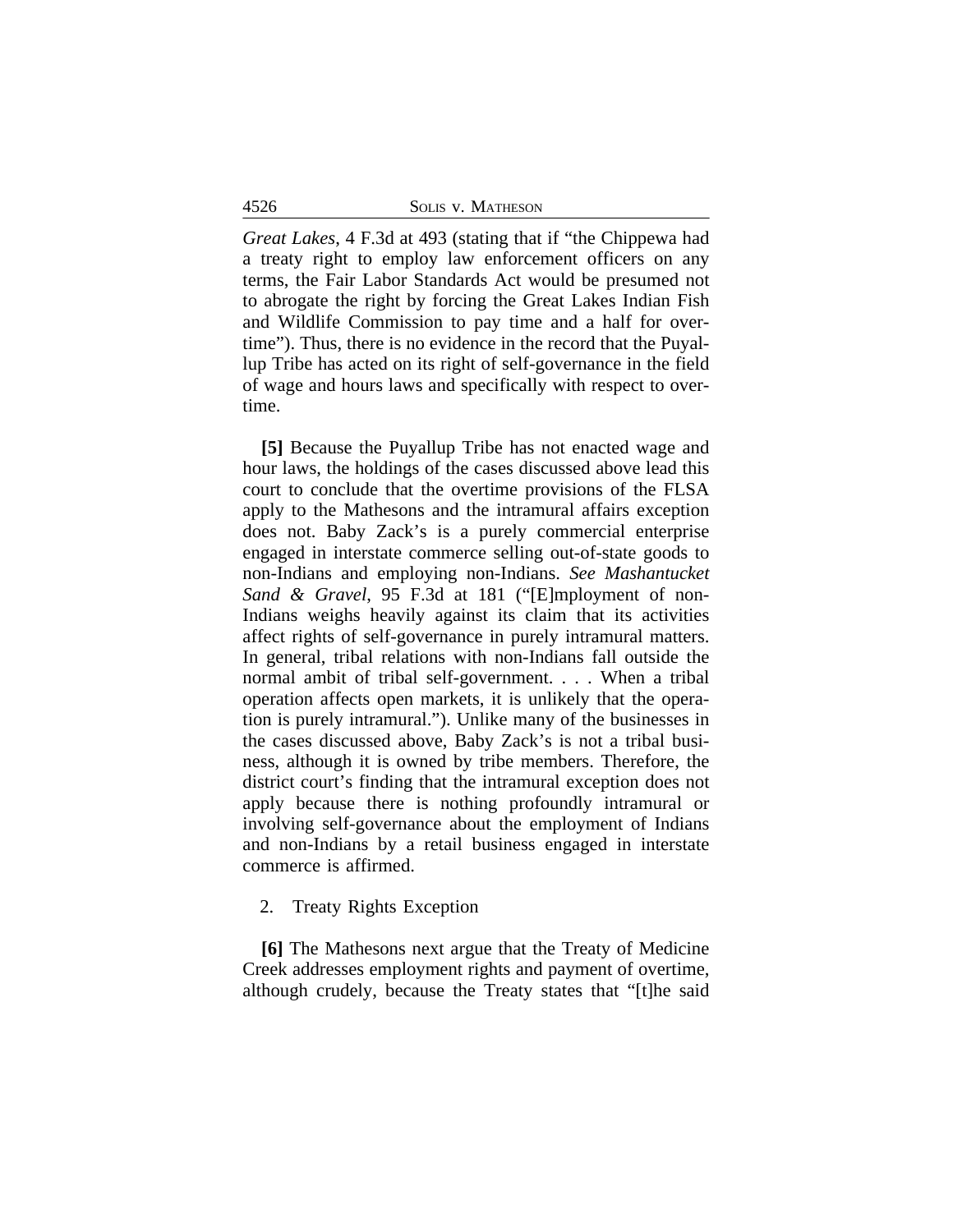| <b>SOLIS V. MATHESON</b> | 4527 |
|--------------------------|------|
|--------------------------|------|

tribes and bands agree to free all slaves now held by them, and not to purchase or acquire others hereafter."

"Indian treaties are deemed the legal equivalent of federal statutes and they can therefore be modified or even abrogated by Congress. . . . Nevertheless, the presumption is that a statute does not modify or abrogate Indian treaty rights." *Great Lakes*, 4 F.3d at 493 (citing *United States v. Dion*, 476 U.S. 734, 738-40 (1986), and *Washington v. Wash. State Commercial Passenger Fishing Vessel Ass'n*, 443 U.S. 658, 690 (1979)).

**[7]** "The text of a treaty must be construed as the Indians would naturally have understood it at the time of the treaty, with doubtful or ambiguous expressions resolved in the Indians' favor." *United States v. Smiskin*, 487 F.3d 1260, 1264 (9th Cir. 2007). "Ambiguities in tribal treaties are construed liberally to favor Native Americans and to respect traditional notions of Native American sovereignty." *Occupational Safety & Health Review Comm'n*, 935 F.2d at 185.

In *Smiskin*, this court distinguished its findings in a previous case, *United States v. Baker*, 63 F.3d 1478 (9th Cir. 1995), which analyzed a different section of the Medicine Creek Treaty than is at issue in the present case. *Baker* involved members of the Puyallup Tribe who "trafficked in unstamped cigarettes without obtaining prior approval from the State of Washington, in violation of Washington Administrative Code section 458-20-192. The cigarettes were therefore unauthorized under state law and contraband under the CCTA [Contraband Cigarette Trafficking Act]." *Smiskin*, 487 F.3d at 1267.

The *Smiskin* opinion noted that the Medicine Creek Treaty provided only that "[t]he said tribes and bands finally agree not to trade at Vanzcouver's Island, or elsewhere out of the dominions of the United States." 487 F.3d at 1267 (citation omitted). The relevant part of the Treaty did not expressly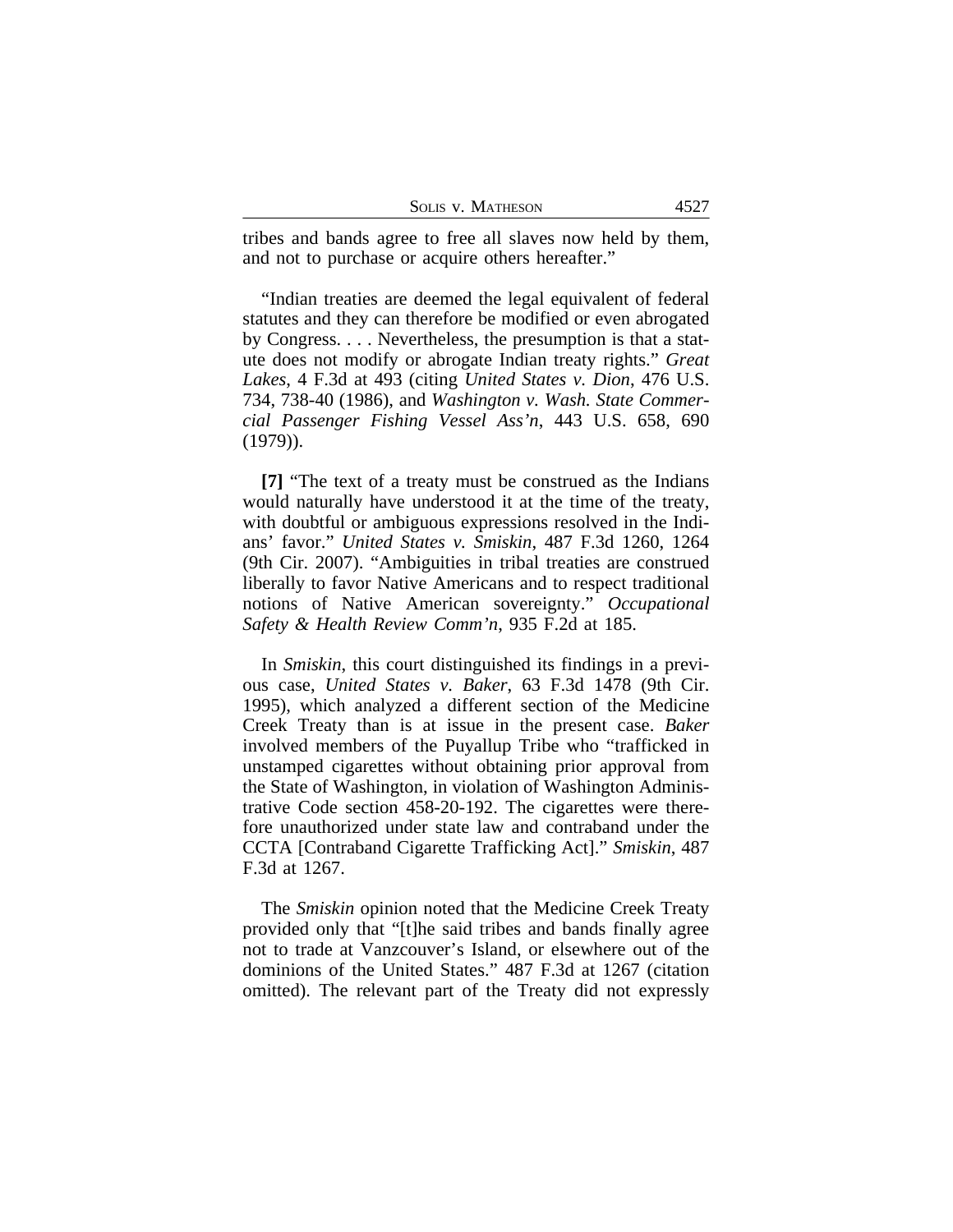4528 SOLIS v. MATHESON

grant any right to the Puyallup Tribe and was ambiguous regarding any "trading right." *Id.* In stark contrast, the Yakama Treaty, which is a different treaty with a different tribe, expressly granted the "right to travel." *Id.* Therefore, this court found that the "CCTA would certainly be an impermissible restriction on the Yakamas' right to travel if the Government could rely on it to enforce against tribal members a state *fee* on the transport of unstamped cigarettes." *Id.* (emphasis in original).

*Great Lakes* involved treaties that covered "thirteen Chippewa Indian tribes that inhabit the Great Lakes region." *Great Lakes*, 4 F.3d at 492. The Great Lakes Indian Fish and Wildlife Commission (the "Commission") supervised the activities and enforced the rights retained by the treaties, including hunting and fishing. *Id.* The Commission did not pay time and half for overtime to its officers. *Id.* at 491. The Department of Labor sought enforcement of a subpoena seeking evidence that the Commission was in violation of the FLSA. *Id.* In order to determine whether the subpoena could be enforced, and whether the Department had jurisdiction to regulate wages of the Commission, the Seventh Circuit reviewed the treaties at issue. The Seventh Circuit determined that the treaties contained only "rights to hunt, fish and gather." *Id.* at 493. The treaties did not mention a system for enforcing those rights, or contain any reference to "terms of employment of those hired to enforce it." *Id.* Therefore, the court focused on the FLSA itself and its exemption for state and local law enforcement officers. *Id.*

**[8]** Here, there is nothing in the Medicine Creek Treaty directly on point discussing employment or wages and hours. Moreover, the language regarding freeing all slaves is not so ambiguous that it could be construed to cover the payment of required wages. Therefore, the application of the overtime provisions of the FLSA to a retail business such as Baby Zack's does not impact the tribe's agreement that it would free all slaves.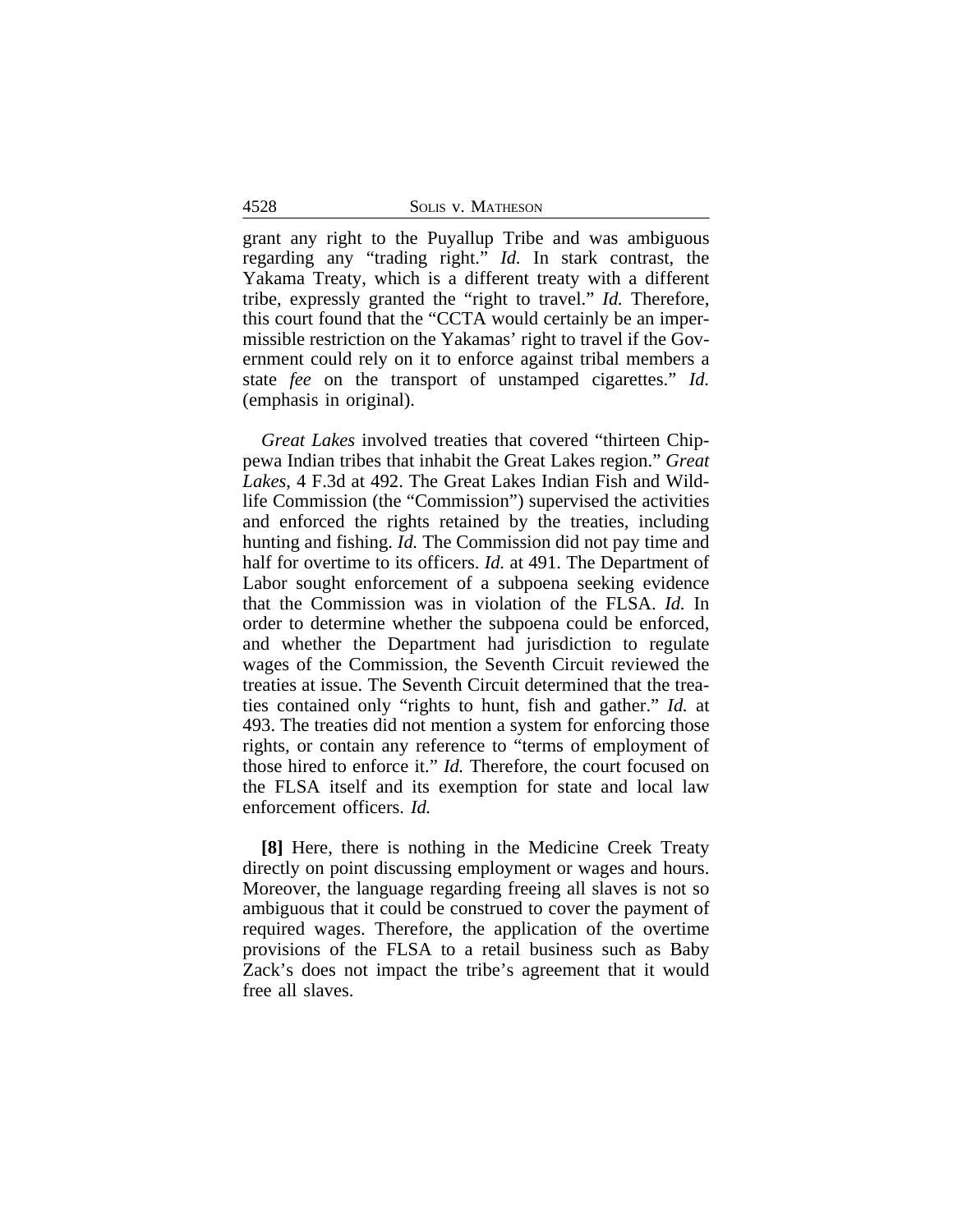| SOLIS V. MATHESON | 4529 |
|-------------------|------|
|-------------------|------|

Relying on *Montana v. United States*, 450 U.S. 544 (1981), the Mathesons additionally argue that their Treaty right to occupy and exclude gives them a right to regulate employment relationships with those non-tribal members who consent to employment by tribal members.

"[A] hallmark of Indian sovereignty is the power to exclude non-Indians from Indian lands . . . ." *Merrion*, 455 U.S. at 141. In *Montana*, the Supreme Court stated that "the inherent sovereign powers of an Indian tribe do not extend to the activities of nonmembers of the tribe." 450 U.S. at 565. This is because the "exercise of tribal power beyond what is necessary to protect tribal self-government or to control internal relations is inconsistent with the dependent status of the tribes." *Id.* at 564.

To be sure, Indian tribes retain inherent sovereign power to exercise some forms of civil jurisdiction over non-Indians on their reservations, even on non-Indian fee lands. A tribe may regulate, through taxation, licensing, or other means, the activities of nonmembers who enter consensual relationships with the tribe or its members, through commercial dealing, contracts, leases, or other arrangements. A tribe may also retain inherent power to exercise civil authority over the conduct of non-Indians on fee lands within its reservation when that conduct threatens or has some direct effect on the political integrity, the economic security, or the health or welfare of the tribe.

# *Id.* at 565-66 (citations omitted).

As was the case in *Montana*, here also, "[n]o such circumstances . . . are involved in this case." *Id.* at 566. First, there is no evidence that the Puyallup Tribe asserted regulatory authority over employment and wages for non-Indians. *See MacArthur*, 497 F.3d at 1069 ("*Montana* only applies insofar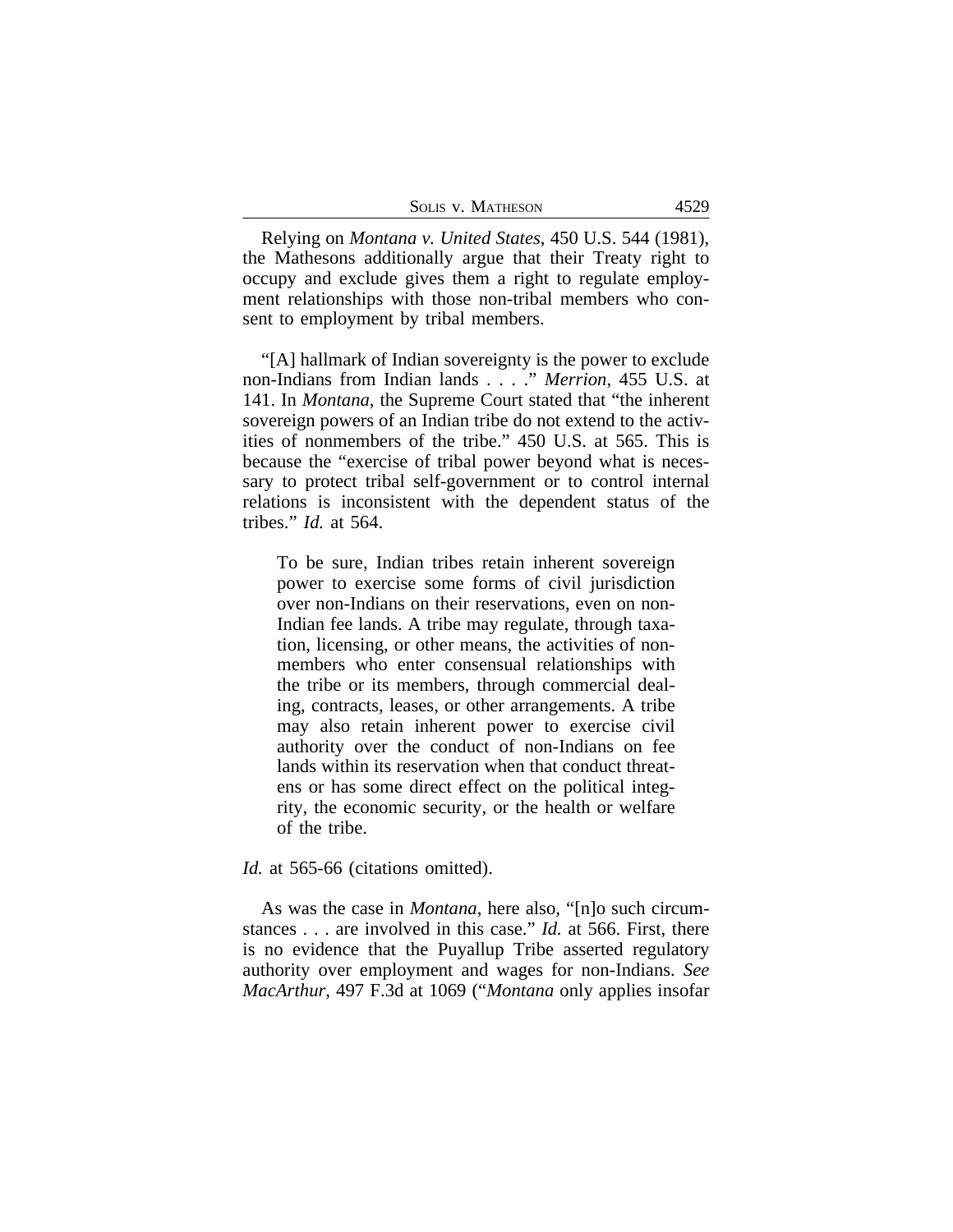| 4530 | SOLIS V. MATHESON |
|------|-------------------|
|      |                   |

as the tribe in question is seeking to assert regulatory authority over the activities of a nonmember."). The Mathesons' only argument in this regard is that they were issued a business license by the Tribe. Such information, however, is not in the record. Even if it were, the issuance of a license to do business does not mean that the Puyallup Tribe has sought to regulate wages and hours of employees.

Second, there is no evidence that the non-Indians employed at Baby Zack's entered into any agreements or dealings with the Puyallup Tribe that would subject the non-Indians to tribal civil jurisdiction. Finally, the Mathesons have not alleged that requiring payment of time and a half for overtime imperils the welfare of the Tribe. We, therefore, conclude that the *Montana* holding is inapplicable to the instant case.

The Mathesons also contend that the right to exclude and the language preventing non-Indians from residing on their land prevents the Department of Labor from entering the reservation to investigate FLSA violations.

In *Occupational Safety & Health Review Commission*, the treaty described the boundaries for the reservation and stated that "[a]ll of which tract shall be set apart, and, so far as necessary, surveyed and marked out for [the tribe's] exclusive use; nor shall any white person be permitted to reside upon the same without the concurrent permission of the agent and superintendent." 935 F.2d at 184 (citation omitted). Construing the treaty liberally in favor of the Indians and resolving ambiguities in their favor, this court stated that it did

not construe the term "reside" narrowly to cover only the exclusion of non-Native Americans from occupying reservation land. . . . [T]he Treaty was designed to provide them land where they would be able to separate themselves from non-Native Americans. The Tribe's English vocabulary at the time the Treaty was entered into was extremely limited. Read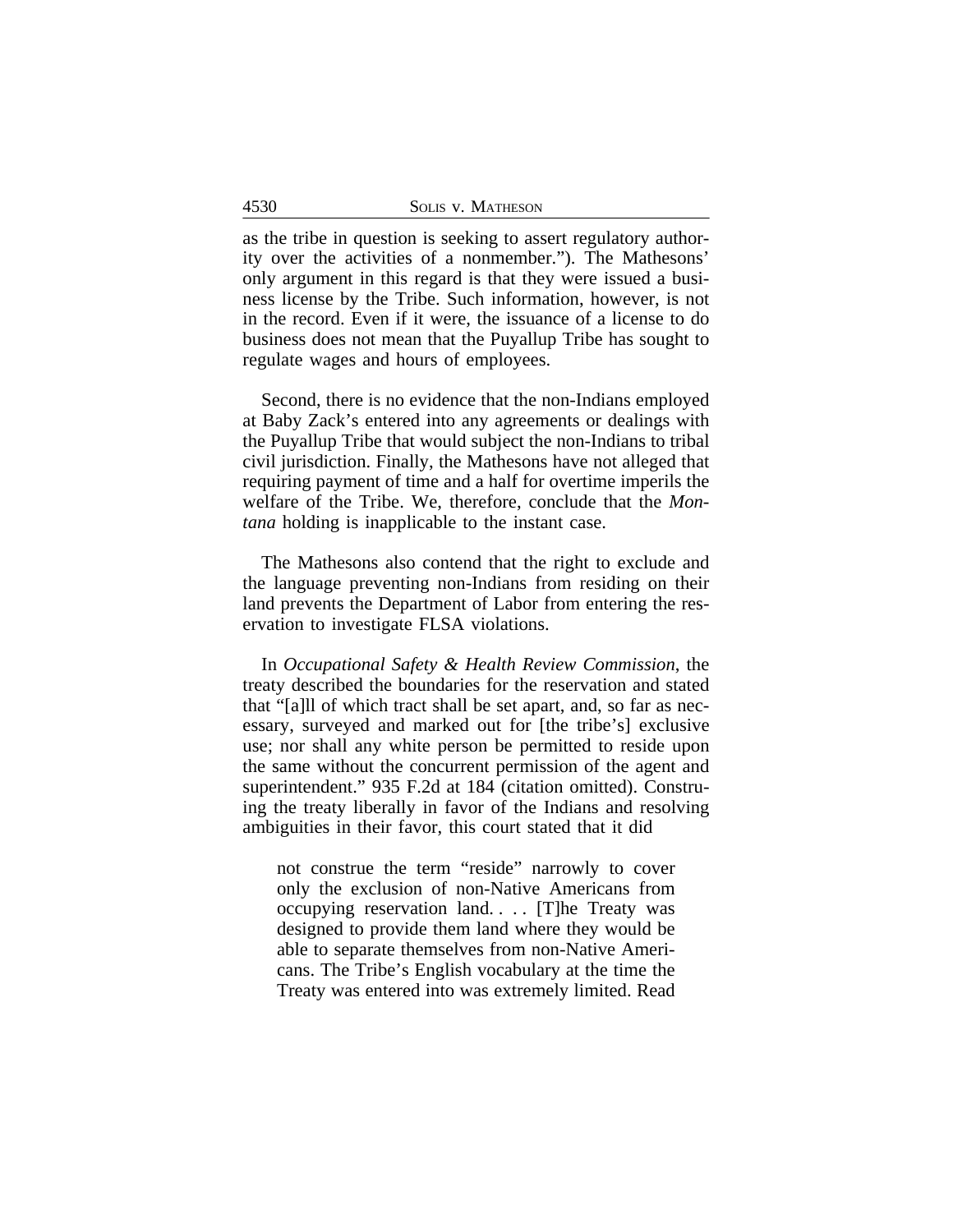within the context of the entire Treaty and in light of the history of Native American relations, the provision sets forth a general right of exclusion.

#### *Id.* at 185.

This court then determined whether the general right of exclusion barred application of OSHA to the sawmill. This court noted that in *Coeur d'Alene* we had

recognized that Native Americans possess an inherent sovereign right, independent of express treaty language, to exclude non-Native Americans from their reservation. This right, which is analogous to the general right of exclusion contained in the Treaty, was insufficient to bar application of the Act. The identical right should not have a different effect because it arises from general treaty language rather than recognized, inherent sovereign rights.

*Id.* at 186. This court also noted that our previous decisions of *Confederated Tribes of Warm Springs Reservation of Or. v. Kurtz*, 691 F.2d 878 (9th Cir. 1982) and *United States v. Farris*, 624 F.2d 890 (9th Cir. 1980), *superceded by statute*, Indian Gaming Regulatory Act of 1988, Pub. L. No. 100-497, 102 Stat. 2467, *as recognized in United States v. E.C. Investments, Inc.*, 77 F.3d 327 (9th Cir. 1996), implicitly ruled that the federal government was authorized to enter reservation land where taxable articles are kept, and that federal officers were authorized to enforce the gambling prohibition by entering reservation property. *Occupational Safety & Health Review Comm'n*, 935 F2d at 185-86.

Therefore, this court held that because OSHA was a generally applicable statute, the conflict between the tribe's treaty right to exclude and the limited entry necessary to enforce OSHA did not bar application of OSHA to the sawmill. *Id.* at 186. This court stated that were it to find otherwise, "the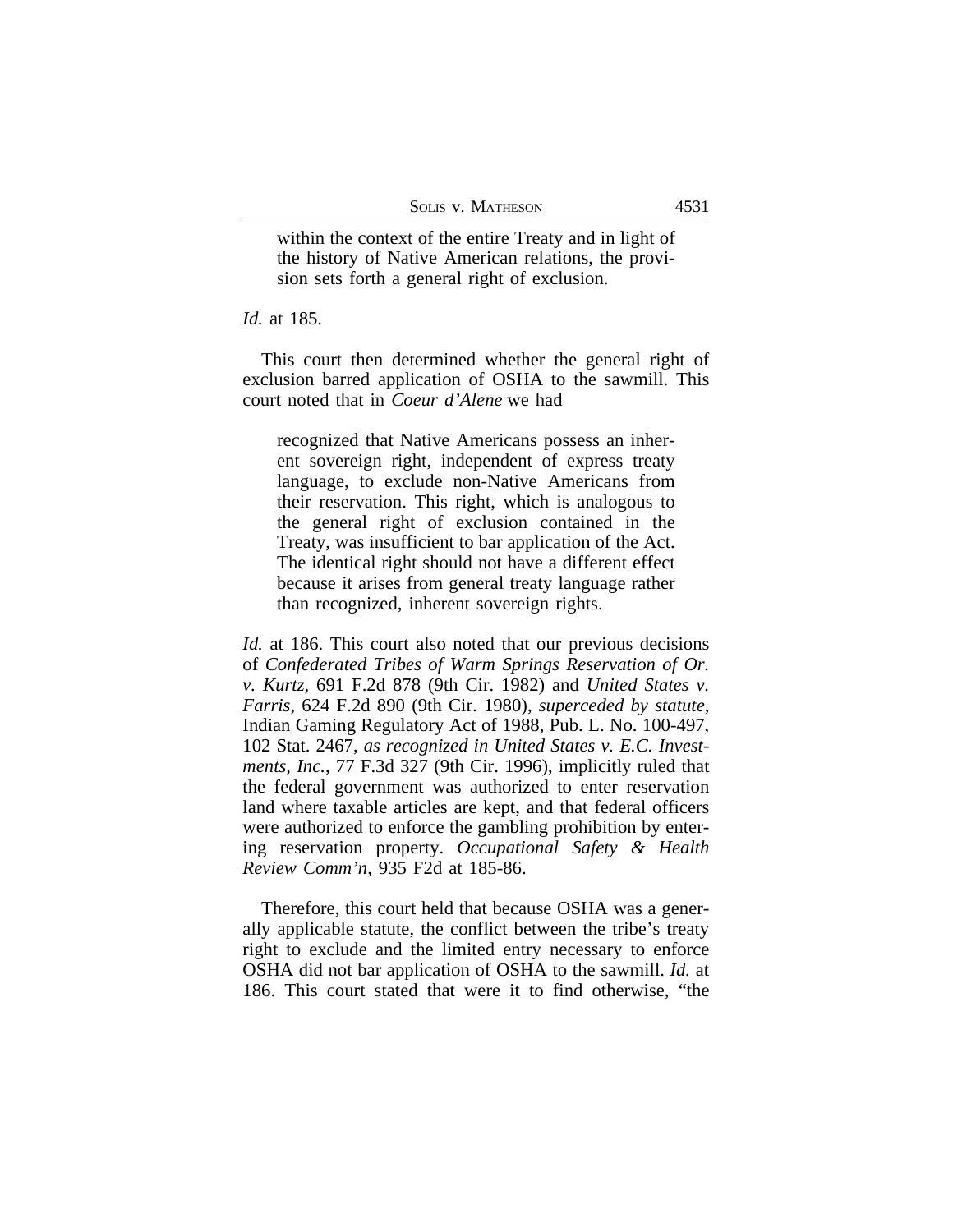enforcement of nearly all generally applicable federal laws would be nullified." *Id.* at 187.

**[9]** Accordingly, because the FLSA overtime provisions apply to the Mathesons, we conclude that the Secretary was authorized to make entry on to the reservation in order to locate records via her regular procedure in her effort to enforce the statute in question.

### B. Application of Puyallup Judicial Code

The Mathesons assert that pursuant to an agreement between the Puyallup Tribe and local governments, the Puyallup Tribal Judicial Code applies to disputes involving tribal members and those who have dealings on the reservation.

The Mathesons raised this argument for the first time in this appeal. In addition, the Mathesons attached only a portion of the agreement to their opening brief and there is no indication that it was part of the record in the district court. Accordingly, the Mathesons waived this argument. *See Raich v. Gonzales*, 500 F.3d 850, 869 (9th Cir. 2007) ("Because Raich did not raise this issue below . . . we hold that Raich's claim based on the plain language of the Controlled Substances Act is waived."); *Smith v. Marsh*, 194 F.3d 1045, 1052 (9th Cir. 1999) ("As a general rule, we will not consider arguments that are raised for the first time on appeal.").

### C. Receivership

The Mathesons assert that the district court erred and violated their due process rights by appointing a receiver when there was no notice, argument, briefing, or prayer for relief in the Complaint regarding such appointment. The Mathesons also assert that the district failed to consider that appointment of a receiver divests the Tribe of its right to regulate collection.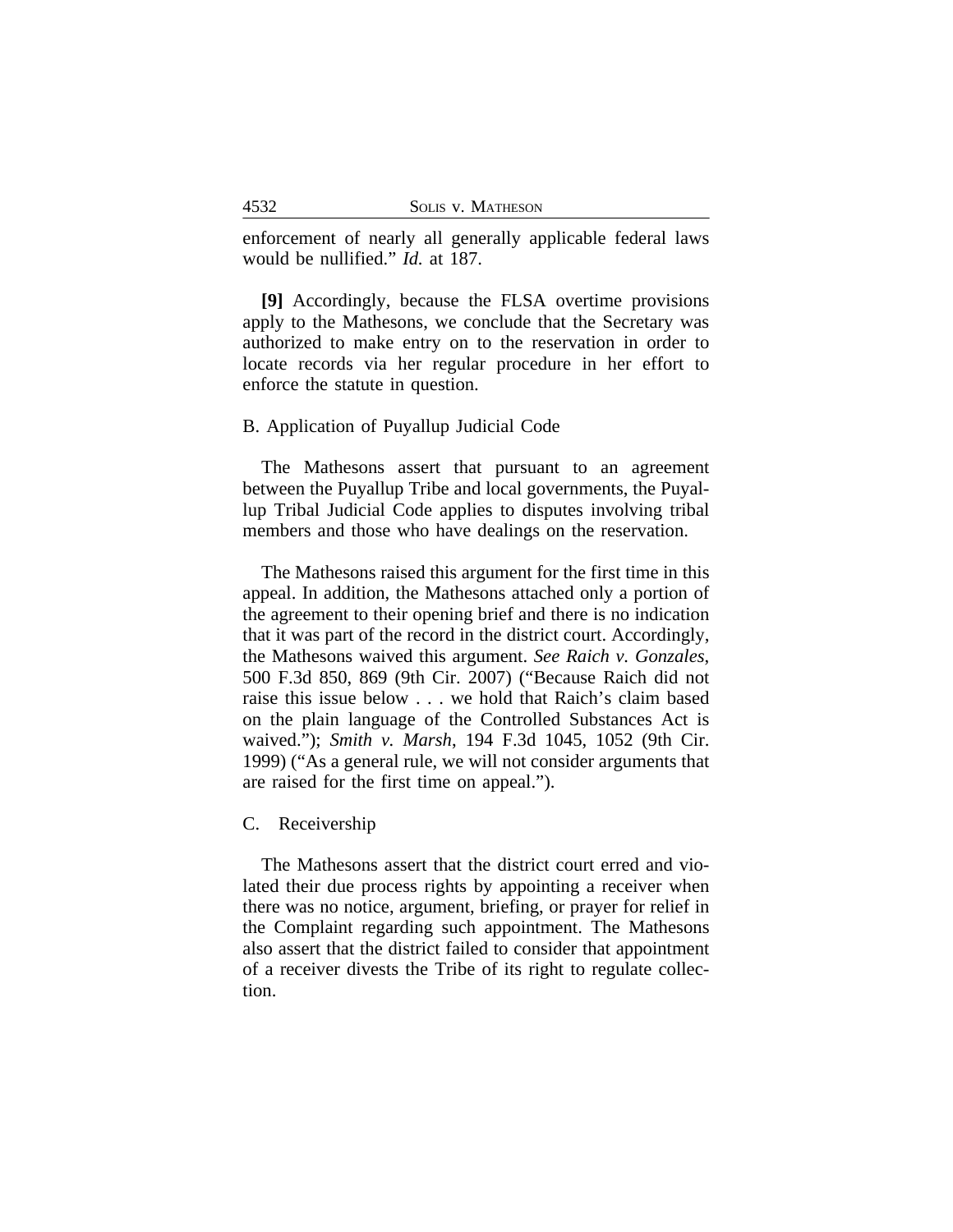| 4533 |
|------|
|      |

**[10]** The appointment of a receiver is an equitable remedy that is usually specifically sought by a person who has an interest in a property. *See* 12 CHARLES ALAN WRIGHT & ARTHUR R. MILLER, FEDERAL PRACTICE and PROCEDURE § 2983 (2d ed. 1997) [hereinafter FPP]. A receivership may interfere seriously with a defendant's property rights by ousting him or her from control. Therefore, "[t]he appointment of a receiver is considered to be an extraordinary remedy that should be employed with the utmost caution and granted only in cases of clear necessity to protect plaintiff's interests in the property." *Id.* § 2983, at 24; *see also Aviation Supply Corp. v. R.S.B.I. Aerospace, Inc.,* 999 F.2d 314, 316 (8th Cir. 1993).

**[11]** In general, a receiver should not be appointed without notice being given. *Tenn. Pub. Co. v. Carpenter,* 100 F.2d 728, 731 (6th Cir. 1938) ("It is of course the general rule that appointments of receivers are not made ex parte and without notice."); FPP § 2983, at 31. Receiverships are usually imposed for a judgment creditor only after a party has had an execution issued and returned unsatisfied. FPP § 2983, at 22. In determining whether a receiver should be appointed, courts often consider the following factors: whether the defendant engaged in fraudulent conduct, whether an imminent danger of loss of property exists, the inadequacy of available legal remedies, and harm to the plaintiff if the request for a receivership is denied. *Id.* § 2983, at 25-29.

**[12]** It is undisputed that the Complaint did not mention or plead any facts supporting receivership, and that it did not request receivership as a form of relief. It is also undisputed that the proposed judgment was the first instance in which a receivership was mentioned. The Secretary argues only that the Complaint requested "other further relief as may be necessary and appropriate" and that under the FLSA, the district court has equitable authority to authorize receivership.

This language in the Complaint, however, gives no notice whatsoever that a private business, owned by Indians and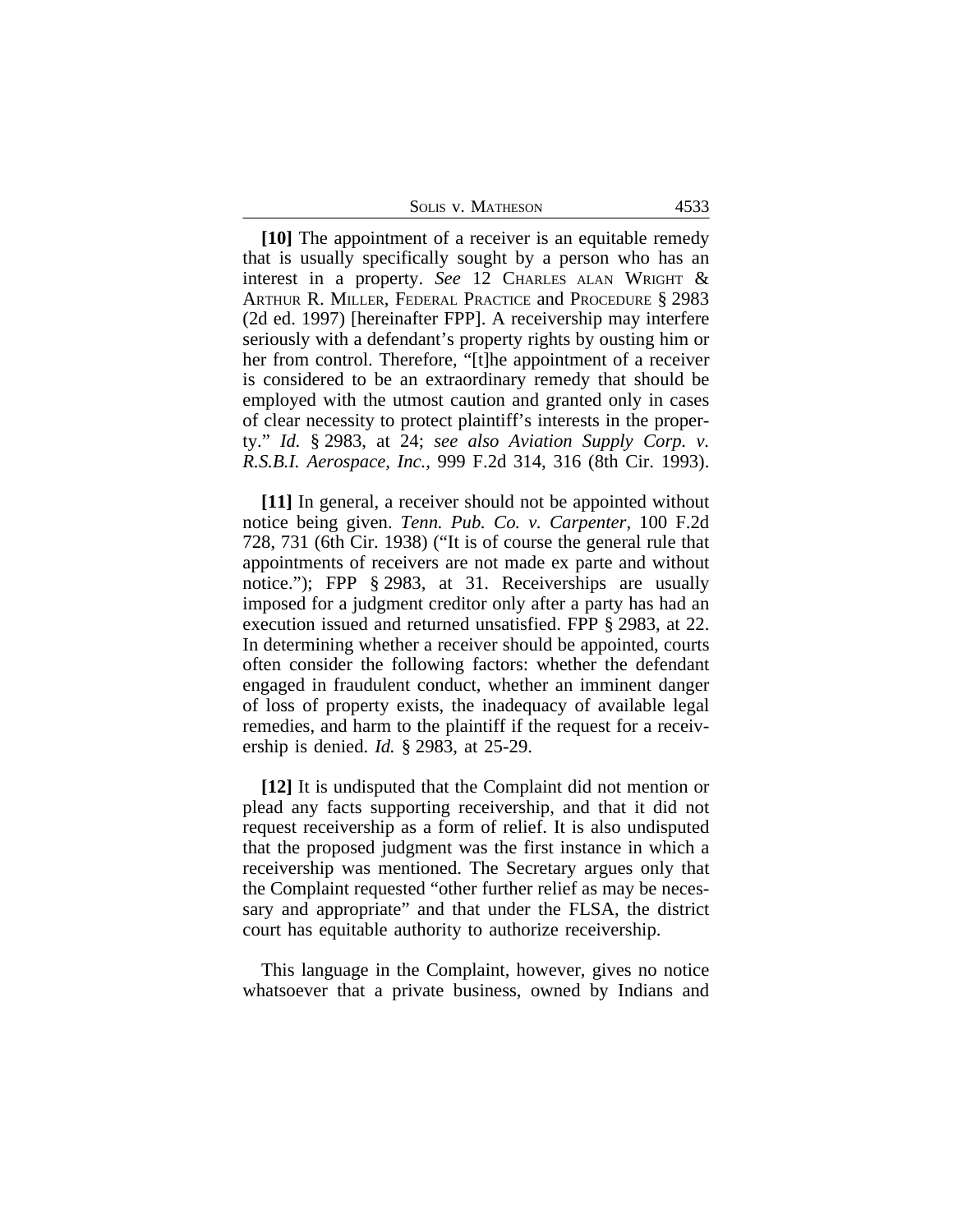#### 4534 SOLIS v. MATHESON

located within a reservation, could be subject to receivership with broad powers granted to the receiver. In addition, the district court did not consider on the record any of the relevant factors before determining that it would automatically appoint a receiver immediately upon the Mathesons' failure to pay the back wages. For example, there was no finding that the Mathesons would refuse to pay, that they previously engaged in fraud, or that the property would dissipate and the property needed to be preserved for the Secretary's interests. Placing the Mathesons' business in receivership upon the failure to pay, with no opportunity for the Mathesons to respond to the appointment and powers of a receiver, and prior to any indication that the Mathesons would fail to pay, is premature. Since none of the facts show an urgent necessity or actual emergency warranting appointment of a receiver, the district court should have provided notice to the Mathesons that appointment of receiver was contemplated. *Cf. Maxwell v. Enterprise Wall Paper Mfg. Co.*, 131 F.2d 400, 403 (3rd Cir. 1942) ("The caution which should surround the appointment of a receiver is heightened when such appointment is sought peremptorily in a proceeding in which the opposition has neither notice nor opportunity to be heard. In case of 'actual emergency' it may be done."). In addition, the district court should have made findings on the relevant factors to support the appointment of a receiver.

**[13]** The district court was correct that it has authority to order a receivership, but only after evidence has been presented and findings made showing the necessity of a receivership. For this reason, we vacate the automatic appointment of a receiver upon a failure to pay.

We AFFIRM the district court's decision with respect to the application of the FLSA to the Mathesons and the right of the Secretary to audit the books. We VACATE the portion of the Judgment regarding the automatic appointment of a receiver if the Mathesons fail to pay. Should the Mathesons fail to pay the amount listed in the Judgment, the Secretary